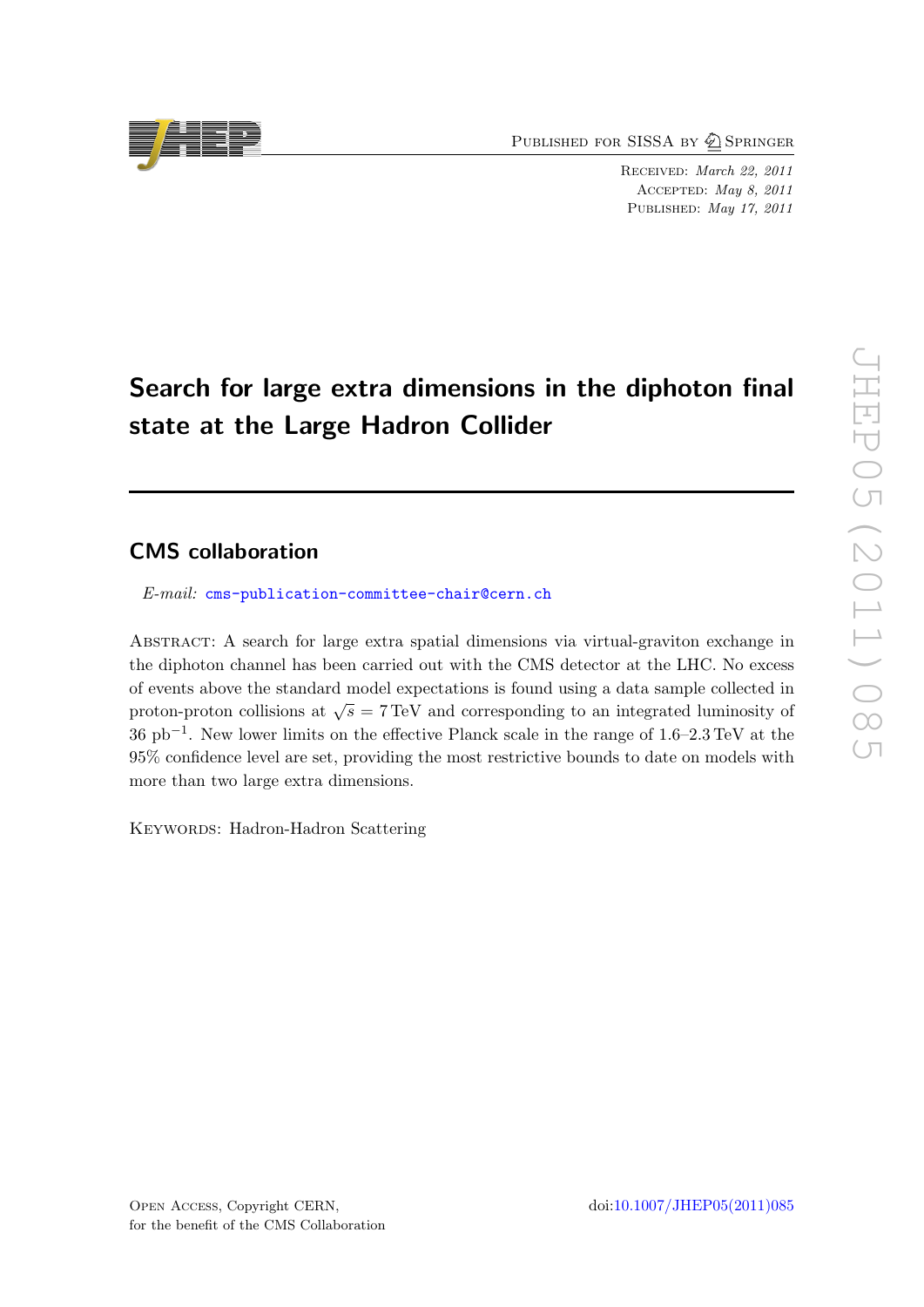#### Contents

| 1 Introduction                       |                         |
|--------------------------------------|-------------------------|
| 2 The CMS detector                   | $\mathbf 2$             |
| 3 Event reconstruction and selection | 3                       |
| 4 Signal and background estimation   | $\overline{\mathbf{4}}$ |
| 5 Results                            | 7                       |
| 6 Conclusions                        | 9                       |

### <span id="page-1-0"></span>1 Introduction

Compact large extra dimensions (ED) are an intriguing proposed solution to the hierarchy problem of the standard model (SM), which refers to the puzzling fact that the fundamental scale of gravity  $M_{\text{Pl}} \sim 10^{19} \text{ GeV}$  is so much higher than the electroweak symmetry breaking scale  $\sim 10^3 \text{ GeV}$ . With such a difference in scales, it is difficult to protect the Higgs boson mass from radiative corrections without a very high degree of fine-tuning. The original proposal to use ED to solve the hierarchy problem was presented by Arkani-Hamed, Dimopoulos, and Dvali (ADD) [\[1,](#page-26-0) [2\]](#page-26-1). They posited a scenario wherein the SM is constrained to the common 3+1 space-time dimensions, while gravity is free to propagate through the entire multidimensional space. Thus, the gravitational flux in  $3+1$  dimensions is effectively diluted by virtue of the multidimensional Gauss's Law. The fundamental Planck scale  $M_{\rm D}$  is therefore related to the apparent scale  $M_{\rm Pl}$  according to the formula  $M_{\text{D}}^{n_{\text{ED}}+2} = M_{\text{Pl}}^2/r^{n_{\text{ED}}}$ , where r and  $n_{\text{ED}}$  are the size and number of the extra dimensions, respectively. A review of current limits on the ADD model can be found in ref. [\[3\]](#page-26-2).

Phenomenologically, this large ED scenario results in s-channel production of massive, virtual Kaluza-Klein (KK) graviton states, which can decay into two photons [\[4\]](#page-26-3). Decays to fermions are suppressed relative to photons because the graviton is spin-2 and the fermions cannot be produced in the s wave. Because the KK gravitons propagate through the compact extra dimensions, their wavefunction must satisfy periodic boundary conditions, which result in discrete energy levels with modal spacing of the order of the inverse ED size, from 1 meV to 100 MeV. This results in an apparent continuum spectrum of diphotons, rather than distinct resonances.

Summing over KK modes results in a divergence in the cross section, so an ultraviolet (UV) cutoff scale  $M<sub>S</sub>$  is needed. This scale is related to — but potentially different from the fundamental Planck scale  $M<sub>D</sub>$ , as the precise relationship depends on the UV completion of the effective theory. The effects of virtual-graviton production on the cross section are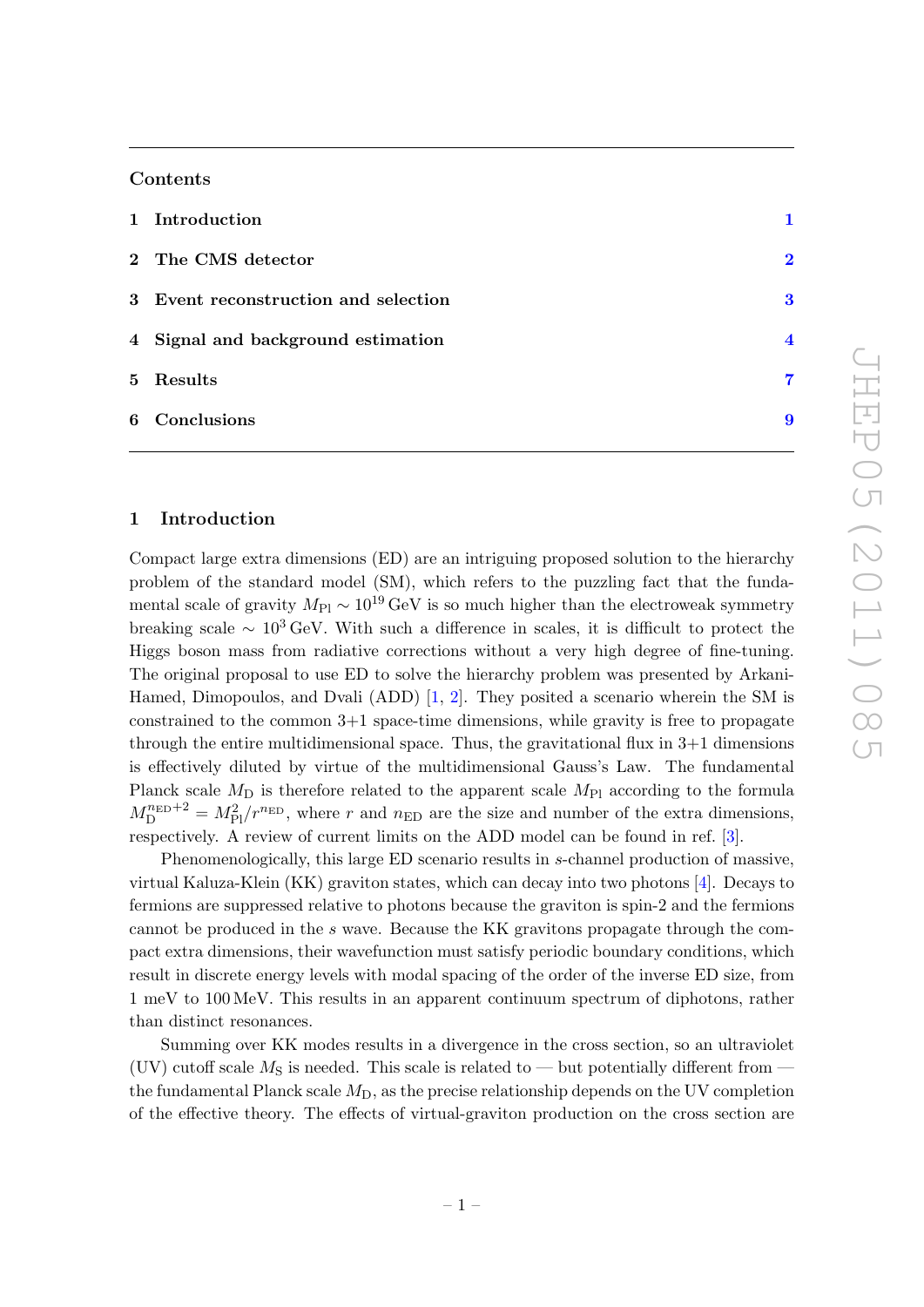parameterized by the single variable  $\eta_G = \mathcal{F}/M^4_S$ , where  $\mathcal F$  is an order-unity dimensionless parameter, for which several conventional assumptions exist:

$$
\mathcal{F} = 1 \quad \text{(Giudice, Rattazzi, and Wells, GRW [5]),} \tag{1.1}
$$
\n
$$
\int \log \left( \frac{M_S^2}{2} \right) \text{ if } \pi = 2
$$

<span id="page-2-1"></span>
$$
\mathcal{F} = \begin{cases} \log\left(\frac{M_S^2}{\hat{s}}\right) & \text{if } n_{\text{ED}} = 2\\ \frac{2}{(n_{\text{ED}} - 2)} & \text{if } n_{\text{ED}} > 2 \end{cases} \quad \text{(Han, Lykken, and Zhang, HLZ [6]),} \tag{1.2}
$$

$$
\mathcal{F} = \pm \frac{2}{\pi} \quad \text{(Hewett [7]),} \tag{1.3}
$$

where  $\sqrt{\hat{s}}$  is the center-of-mass energy of the hard parton-parton collision. We note that the HLZ convention contains an explicit dependence on the number of extra dimensions.

Searches for extra dimensions via virtual-graviton effects have been conducted at HERA, LEP, and the Tevatron (refs. [\[3,](#page-26-2) [8\]](#page-26-7) contain recent reviews of these searches). The most stringent previously published limits on  $M<sub>S</sub>$  come from the D0 measurements in the dijet [\[9\]](#page-26-8) and diphoton plus dielectron [\[10\]](#page-26-9) channels, which exclude values of  $M<sub>S</sub>$  lower than 1.3−2.1 TeV at 95% confidence level (CL), depending on  $n_{\text{ED}}$ .

In this paper, we present a search for virtual-graviton contributions in the diphoton final state, using a data sample corresponding to an integrated luminosity of 36  $pb^{-1}$ , collected in pp collisions at  $\sqrt{s} = 7 \text{ TeV}$  at the CERN Large Hadron Collider (LHC) with the Compact Muon Solenoid (CMS) detector.

#### <span id="page-2-0"></span>2 The CMS detector

CMS is a general-purpose detector designed to study proton collisions at the LHC and is described in detail in ref. [\[11\]](#page-26-10). The detector consists of an all-silicon tracker, an electromagnetic calorimeter (ECAL), and a hadronic sampling calorimeter (HCAL), all contained inside a large-bore 3.8 T superconducting solenoid. In the central region, the tracker consists of three layers of silicon pixel detectors, followed by 10 layers of single- and double-sided silicon-strip detectors. The calorimeter towers are projective and finely segmented, with  $\Delta \eta \approx \Delta \phi \approx 0.087$  in the central region. Moreover, each tower consists of a five-by-five transverse grid of ECAL crystals ( $\Delta \eta \approx \Delta \phi \approx 0.0174$ ), allowing precise reconstruction of the e/ $\gamma$  position and energy. Here, the pseudorapidity  $\eta$  is defined as  $-\ln(\tan \frac{\theta}{2})$ , where  $\theta$ is the polar angle with respect to the direction of the counterclockwise beam, and  $\phi$  is the azimuthal angle. Beyond the solenoid there are four layers of muon detectors, which are interspersed throughout the steel return yoke of the magnet. The instantaneous luminosity is measured with a relative uncertainty of 4% using information from forward hadronic calorimeters [\[12\]](#page-26-11).

The CMS trigger system consists of two levels. The first level (L1), composed of custom hardware, uses information from the calorimeters and muon detectors to select the most interesting events for more refined selection and analysis at a rate of up to 80 kHz. The software-based High Level Trigger further decreases the rate to a maximum of ∼ 300 Hz for data storage. Events for the control samples used in this analysis were collected through a single-photon trigger, where the photon was required to have a transverse energy  $E_T \equiv$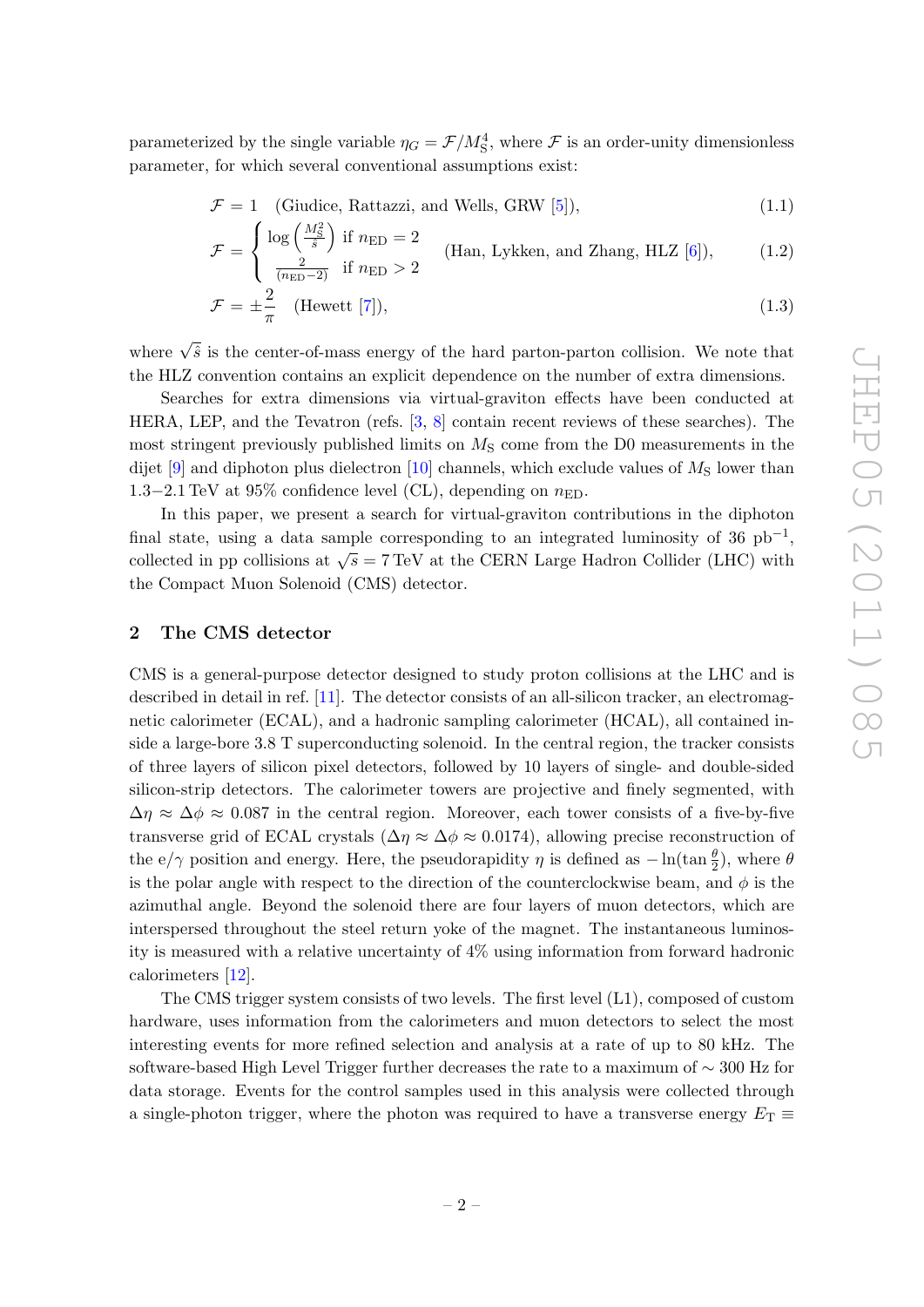$E \sin \theta$  of at least 20 or 30 GeV, depending on the data collection period. Events in the signal sample were also initially collected through a single  $E_T > 20 \,\text{GeV}$  photon trigger. However, as the instantaneous luminosity increased, we switched to a double-photon trigger requiring both photons to have  $E_T > 22 \,\text{GeV}$ .

#### <span id="page-3-0"></span>3 Event reconstruction and selection

We first require that an event be consistent with a pp collision and have at least one well-reconstructed primary vertex [\[13\]](#page-26-12). We then reconstruct photons with  $E_T > 30 \,\text{GeV}$  in the ECAL barrel fiducial region ( $|\eta|$  < 1.44) by clustering electromagnetic energy depositions in the ECAL. The ECAL clusters are five crystals wide in  $\eta$  and a variable length in  $\phi$  to capture associated electromagnetic energy from possible photon conversions in the tracker. If hits are present in the pixel detector consistent with an electron track whose momentum and location is similar to the energy and location of the ECAL cluster, then the cluster is rejected as a photon candidate. In 2010 collision data, the ECAL has an energy resolution better than 1% in the barrel for unconverted photons with  $E_T > 20 \,\text{GeV}$  [\[14\]](#page-26-13).

Hadronic jets can be misidentified as photons when their leading hadron is a hard  $\pi^0$  or  $\eta$ . We reduce the misidentification rate by placing the following restrictions on the isolation of the cluster: (i) the hadronic energy within  $\Delta R < 0.15$  of the cluster must be less than 5% of its electromagnetic energy, where  $\Delta R \equiv \sqrt{\Delta \phi^2 + \Delta \eta^2} \equiv \sqrt{(\phi - \phi_\gamma)^2 + (\eta - \eta_\gamma)^2}$ ; (ii) the  $\Sigma E_{\rm T}$  of HCAL energy surrounding the cluster within 0.15 <  $\Delta R$  < 0.40 must be less than 2.2 GeV +  $0.0025E_T$ ; (iii) the scalar sum of the transverse momentum of tracks,  $\Sigma p_{\rm T}$ , associated with the primary event vertex surrounding the cluster within a hollow cone of  $0.04 < \Delta R < 0.40$  must be less than  $2.0 \text{ GeV} + 0.001 E_T$ , where  $E_T$  is the photon transverse energy (a rectangular strip of  $\Delta \eta \times \Delta \phi = 0.015 \times 0.400$  at the front face of the ECAL is excluded from the track  $p_T$  summation to allow for photons that convert into  $e^+e^$ pairs); and (iv) the  $\Sigma E_{\rm T}$  of ECAL energy surrounding the cluster within  $0.06 < \Delta R < 0.40$ (and excluding a strip of  $\Delta \eta \times \Delta \phi = 0.04 \times 0.400$ ) must be less than 4.2 GeV + 0.006 $E_T$ . We also require that the shower shape in  $\eta$ ,  $\sigma_{nn}$ , be consistent with a photon. The  $\sigma_{nn}$ variable is a modified second moment of the electromagnetic energy cluster about its mean  $\eta$  position, defined in ref. [\[15\]](#page-26-14). Topological and timing criteria suppress noise present in the ECAL [\[14,](#page-26-13) [16\]](#page-26-15).

We reconstruct two photons using the selection described above and require that the invariant mass of the two photons satisfies  $M_{\gamma\gamma} > 60 \,\text{GeV}$ . The invariant mass and photon pseudorapidity selection criteria are optimized to produce the highest sensitivity for values of  $M<sub>S</sub>$  and  $n<sub>ED</sub>$  to which the present data is sensitive. The optimization is performed first with a fixed  $M_{\gamma\gamma}$  requirement and a floating  $|\eta|$  requirement. We then alternate, floating the  $|\eta|$  requirement and fixing the  $M_{\gamma\gamma}$  requirement. This iterative optimization is continued until we converge on a final choice of  $|\eta| < 1.44$  and  $M_{\gamma\gamma} > 500 \,\text{GeV}$ . The optimal choice for  $|\eta|$  was very close to the ECAL barrel-endcap boundary, so we chose the edge of the transition region into the boundary for simplicity. This defines the signal region. The intervals  $60 < M_{\gamma\gamma} < 200 \,\text{GeV}$  and  $200 < M_{\gamma\gamma} < 500 \,\text{GeV}$  define the control and intermediate regions of the data, respectively.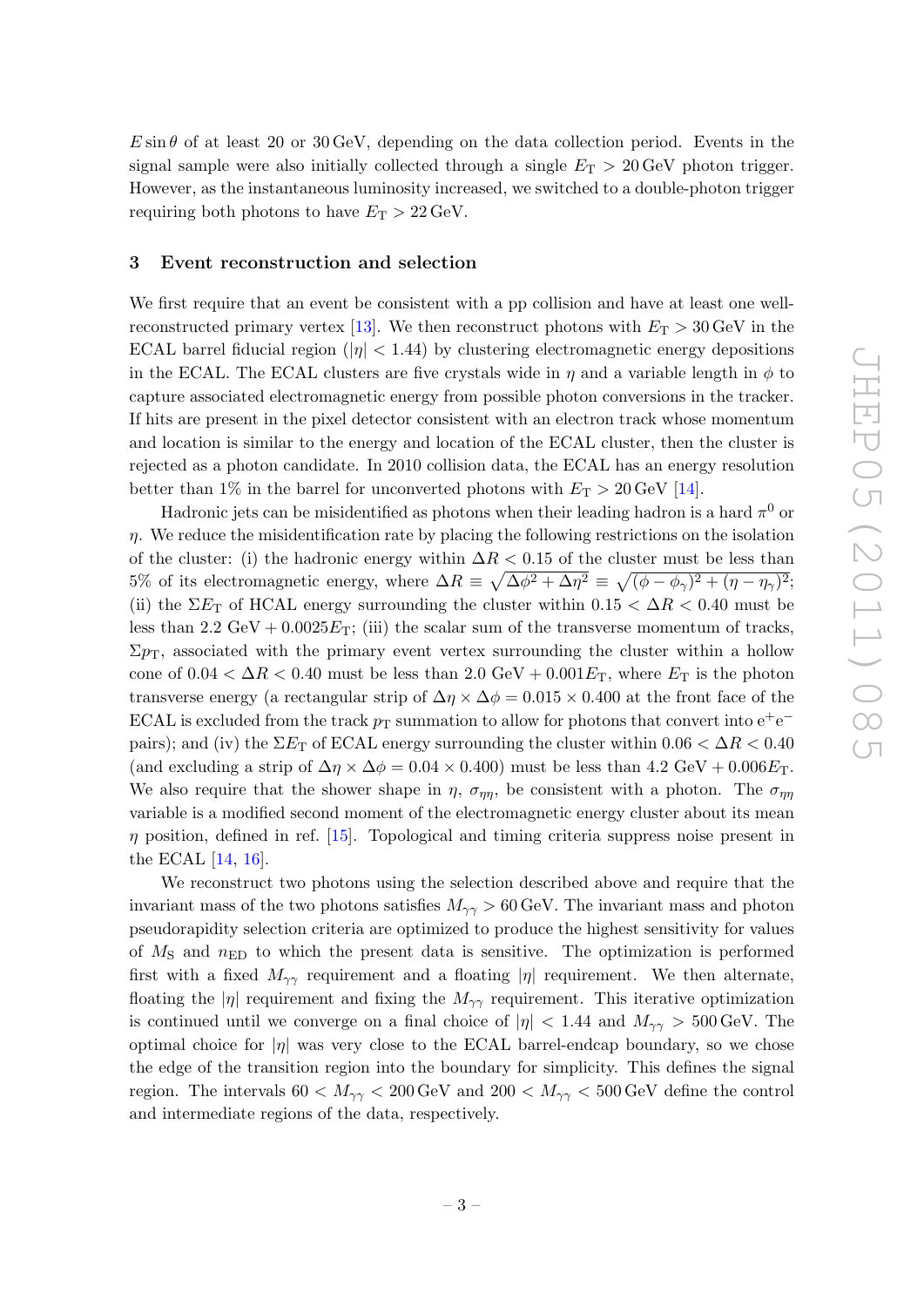The photon reconstruction and identification efficiency is measured in Monte Carlo (MC) simulation and corrected using a data/MC scale factor of  $1.010 \pm 0.012$  derived from studying  $Z \to e^+e^-$  events. The final efficiency is roughly constant as a function of the photon  $E_T$  and  $\eta$ . The efficiency for an  $E_T > 30$  GeV photon with  $|\eta| < 1.44$  is  $(87.8 \pm 2.3)\%$ , where the dominant systematic uncertainty is chosen to cover the variation as a function of  $E_T$  and  $\eta$ . Therefore, the corresponding diphoton reconstruction and identification efficiency is  $(77.1 \pm 4.0)\%$ .

#### <span id="page-4-0"></span>4 Signal and background estimation

We simulate ED in the ADD model using the SHERPA  $(v1.1.2)$  [\[17\]](#page-26-16) MC generator, which samples different operating points in  $M<sub>S</sub>$  and  $n<sub>ED</sub>$ , followed by a fast parametric simulation of the CMS detector [\[18\]](#page-27-0). A fast simulation is adequate for describing multiphoton final states and has been extensively validated using full simulation of the detector via geant4 [\[19\]](#page-27-1). The simulation includes both SM diphoton production and signal diphoton production via KK-graviton exchange, in order to account for the interference effects. We use  $CETQ6L1$  [\[20\]](#page-27-2) parton distribution functions (PDF) in the simulation. The leading order  $(LO)$  sherpa cross sections are multiplied by a next-to-leading order  $(NLO)$  K factor of  $1.3 \pm 0.1$  [\[21,](#page-27-3) [22\]](#page-27-4), where the systematic uncertainty covers the variation of the K factor with the diphoton mass. Additionally, a  $1.5\%$  relative uncertainty on the signal acceptance is included to account for uncertainty due to the PDF.

Backgrounds due to the mimicking of a photon signal by a jet are small in the signal region. There are two sources of these backgrounds from isolated photon misidentification which we consider: multijet production and prompt photon production (i.e., photons from  $\gamma$  + jets). In particular, we measure a misidentification rate, defined as the ratio of the number of isolated photons to non-isolated photons in a sample, where the non-isolated photons are selected similarly to the isolated photons except that they fail one of the isolation or shower-shape criteria. The samples corresponding to numerator and denominator are defined such that they are mutually exclusive. The misidentification rate is measured in an EM enriched sample (triggered on an electromagnetic cluster) and is then applied to the observed events with one or more non-isolated photons, resulting in a prediction of the dijet and  $\gamma$  + jet backgrounds.

Because the control sample in which we measure the misidentification rate may contain some number of real, isolated photons that "contaminate" the misidentification-rate numerator, we correct for the numerator purity on a sample-by-sample basis. This is done by releasing the  $\sigma_{nn}$  requirement and fitting the numerator sample for the fraction of prompt photons using one-dimensional probability density histograms ("templates") in  $\sigma_{\eta\eta}$ . The signal template is constructed from MC simulation, and the background template is constructed from reconstructed photons that fail one or more of the isolation criteria. The measured misidentification rate falls from 28% at  $E_T = 30 \,\text{GeV}$  to 2% at  $E_T = 120 \,\text{GeV}$ . We use two other complementary techniques (using converted photons and an isolation template to estimate prompt-photon contamination) to bound the misidentification rate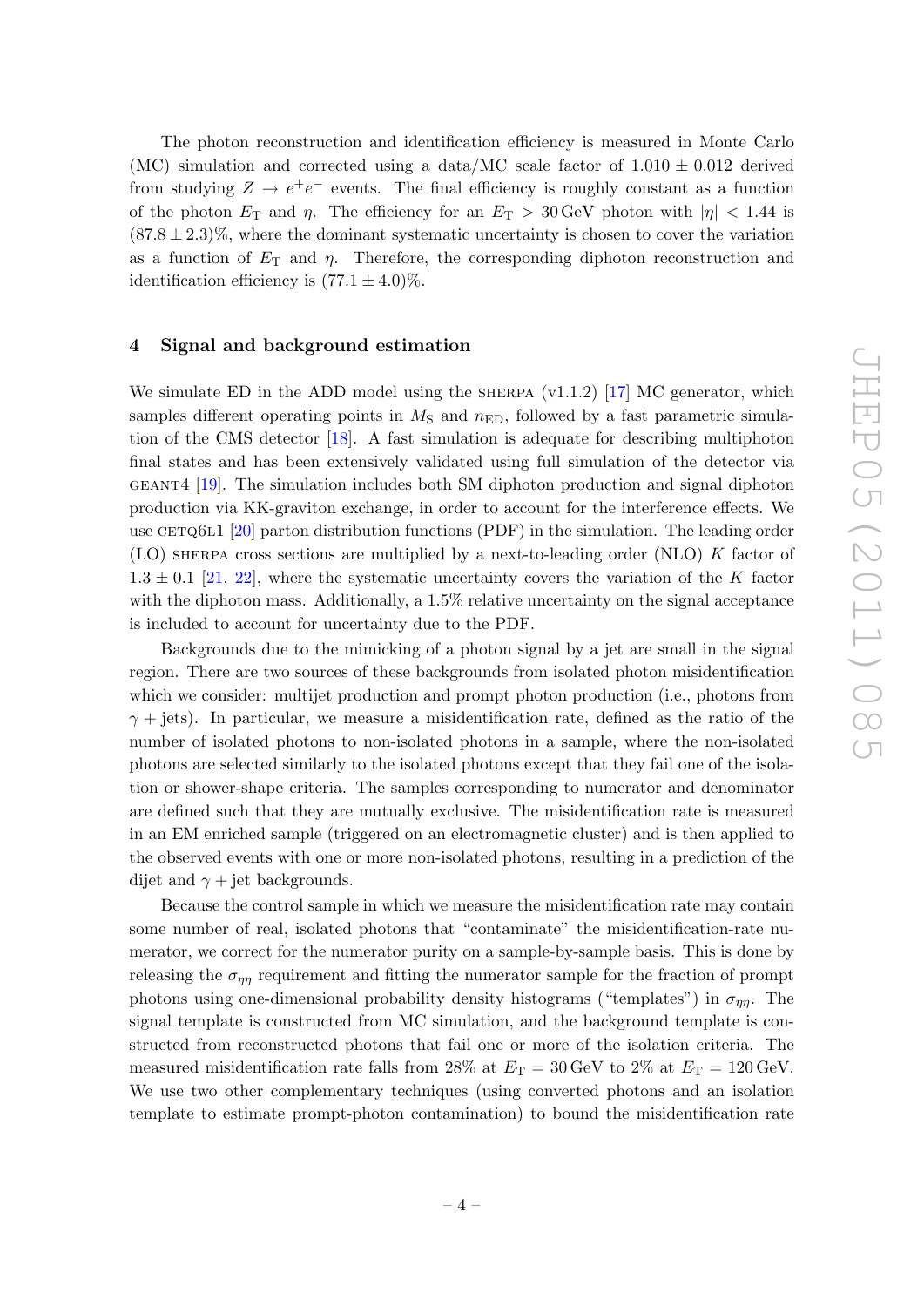

<span id="page-5-0"></span>**Figure 1.** Distributions in  $\eta$  and  $E_T$  for the leading (variable subscript is "1") and sub-leading (variable subscript is "2") photons. Points with error bars represent observed data; the solid histogram corresponds to the expected background from control regions. Shading corresponds to the systematic uncertainty on the background expectation.

and apply a conservative 20% systematic uncertainty, which is the dominant uncertainty on the background estimation.

The diphoton background is computed with the sherpa MC program and then rescaled by an NLO K factor of 1.3 [\[21,](#page-27-3) [22\]](#page-27-4). This K factor is alternatively derived with DIPHOX [\[23\]](#page-27-5), wherein we observe that the  $K$  factor decreases slowly as a function of diphoton invariant mass and stabilizes in the range of interest. We therefore use a K factor of  $1.3 \pm 0.3$  for the diphoton background to cover its variation as a function of  $M_{\gamma\gamma}$  throughout the control, intermediate, and signal regions  $(M_{\gamma\gamma} > 60 \,\text{GeV})$ .

We observe (expect) 440 (374  $\pm$  51) events with  $M_{\gamma\gamma} > 60 \,\text{GeV}$  and zero (0.30  $\pm$  0.07) with  $M_{\gamma\gamma} > 500 \,\text{GeV}$ . Figure [1](#page-5-0) shows the pseudorapidity and transverse energy distributions for the photons with the largest and second-largest transverse energy in an event, along with the background predictions. Figure [2](#page-6-0) displays the invariant mass distribution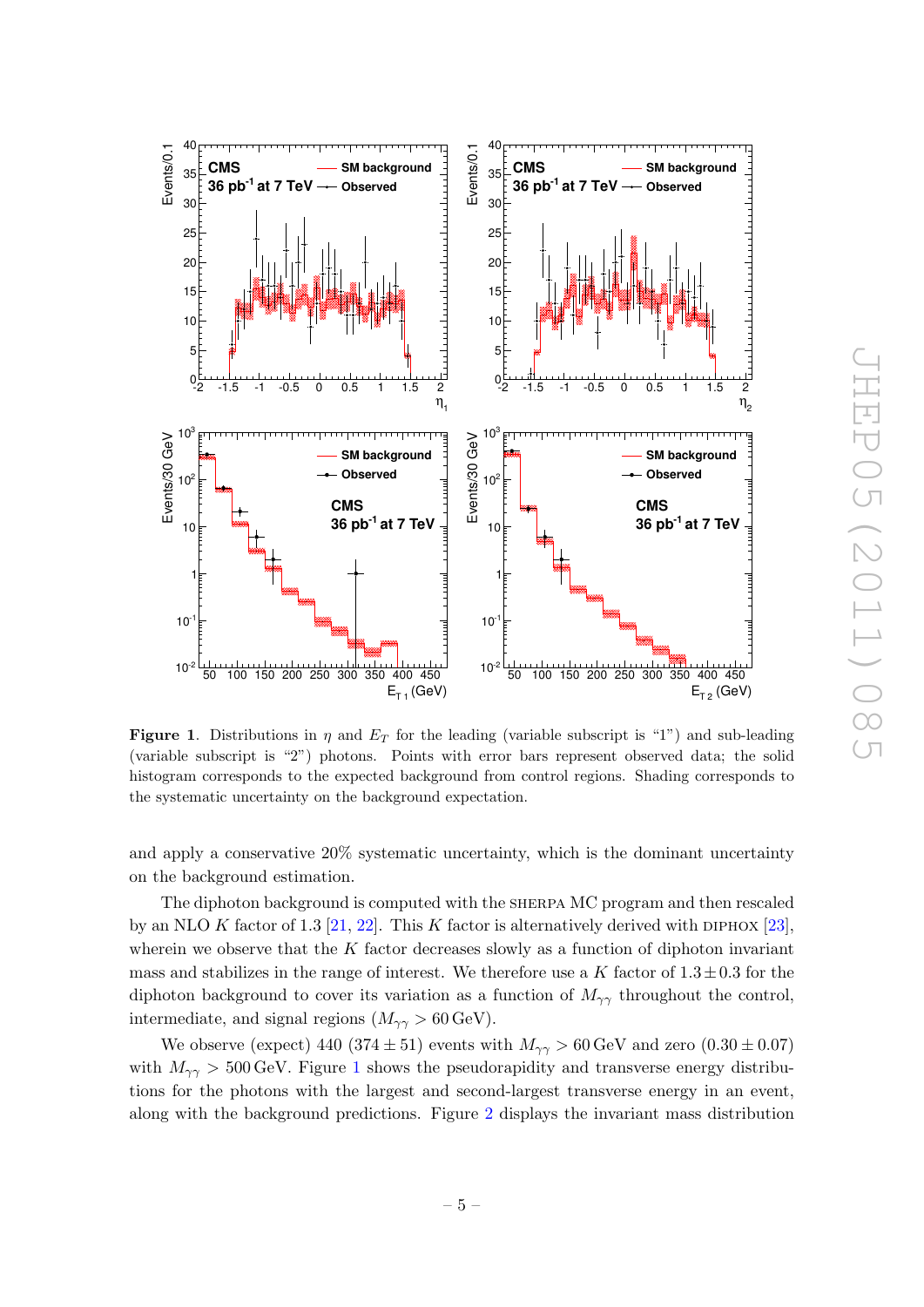

<span id="page-6-0"></span>Figure 2. Observed data (points with error bars) and background expectations (filled solid histograms) as a function of the diphoton invariant mass. Photons are required to be isolated, with  $E_T > 30$  GeV and  $|\eta| < 1.44$ . Also shown with dashed lines are the signal distributions for two sets of model parameters in the HLZ convention. Shaded bands around the background estimation correspond to systematic uncertainties. The last bin is an overflow, including the sum of all contributions for  $M_{\gamma\gamma} > 1.0 \,\text{TeV}$ .

for each of the backgrounds as well as the observed data, with the optimized  $\eta$  requirement. Beyond  $M_{\gamma\gamma} > 200 \,\text{GeV}$ , we see 12 events, consistent with  $9.0 \pm 1.5$  expected background events.

Table [1](#page-7-1) presents the number of observed data events and expected number of background events in the control, intermediate, and signal regions, respectively. This table corresponds directly to the plot in figure [2.](#page-6-0) In the control region, we find that the data are consistent with the background expectation within the systematic uncertainty. The systematic uncertainty on the the total background takes into account the correlations between dijet and  $\gamma$  + jet backgrounds arising because both depend on the same misidentification rate. The relative combined uncertainty on the backgrounds in the signal region is  $23\%$ , due nearly entirely to the diphoton NLO K-factor uncertainty.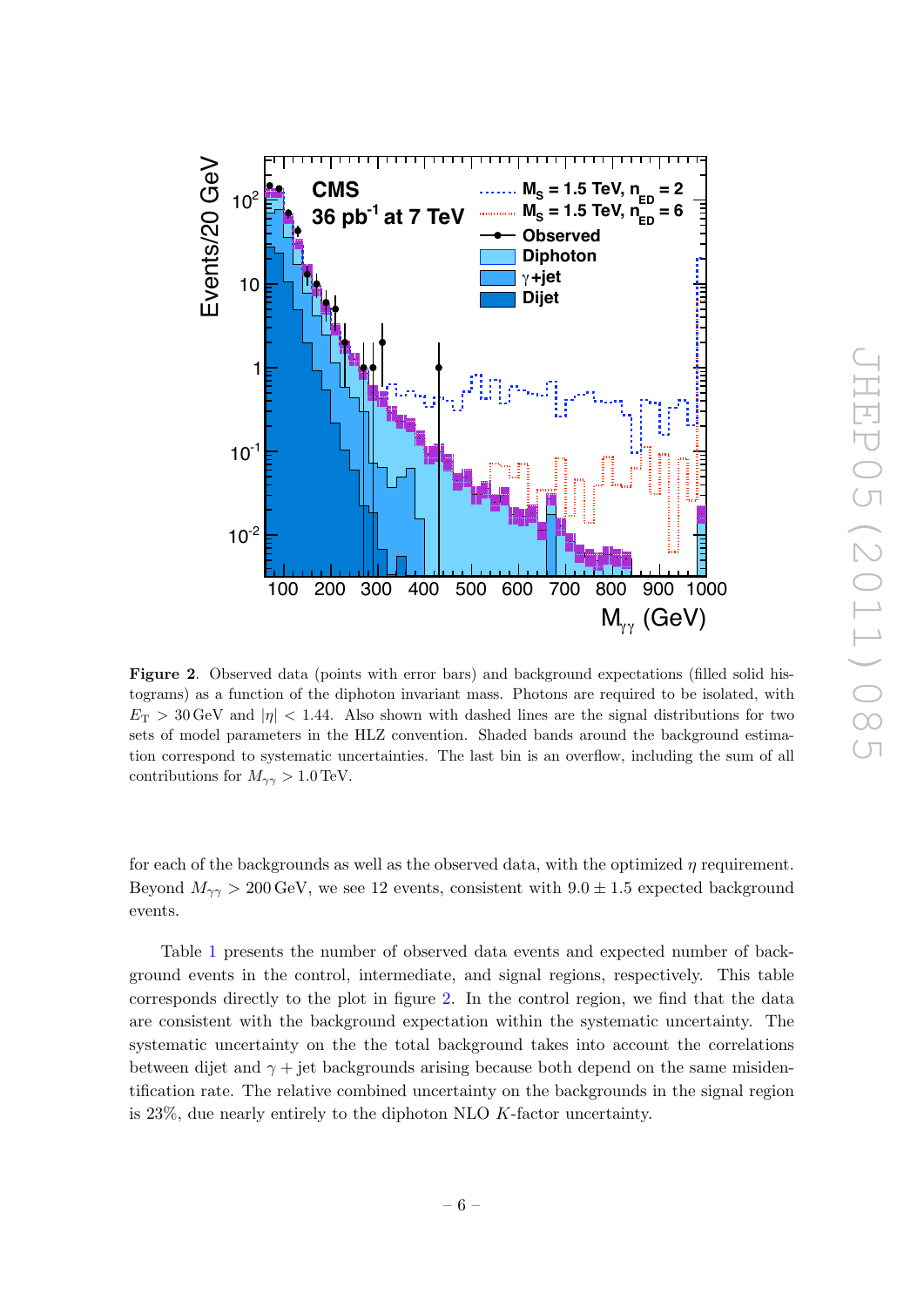| Process                | $60 < M_{\gamma\gamma} < 200 \,\text{GeV}$ | $200 < M_{\gamma\gamma} < 500 \,\text{GeV}$ | $500 \,\mathrm{GeV} < M_{\gamma\gamma}$ |
|------------------------|--------------------------------------------|---------------------------------------------|-----------------------------------------|
| Dijets                 | $70 \pm 28$                                | $0.5 \pm 0.2$                               | $0.0009 \pm 0.0004$                     |
| $\gamma + \text{Jets}$ | $145 \pm 7$                                | $2.3 \pm 0.3$                               | $0.016 \pm 0.003$                       |
| Diphotons              | $150 \pm 35$                               | $6.2 \pm 1.4$                               | $0.29 \pm 0.07$                         |
| Total Backgrounds      | $365 \pm 49$                               | $9.0 \pm 1.5$                               | $0.30 \pm 0.07$                         |
| <b>Observed</b>        | 428                                        | 12                                          | 0                                       |

Table 1. Data yields and background expectations for reconstructed diphoton invariant mass ranges. Full systematic uncertainties have been included.

<span id="page-7-1"></span>

|                                |                        | Central Value Relative Uncertainty |
|--------------------------------|------------------------|------------------------------------|
| Luminosity                     | $36\;\mathrm{pb}^{-1}$ | $4.0\%$                            |
| Background diphoton $K$ factor | $0.30$ Events          | 23%                                |
| Signal Efficiency              | 77.1\%                 | $5.2\%$                            |
| Signal diphoton $K$ factor     | 1.3                    | $7.7\%$                            |

<span id="page-7-2"></span>Table 2. Summary of systematic uncertainties in the signal region.

#### <span id="page-7-0"></span>5 Results

We perform a counting experiment in the signal region  $(M_{\gamma\gamma} > 500 \,\text{GeV})$  and set 95% CL upper limits on the quantity

$$
S \equiv (\sigma_{\text{total}} - \sigma_{\text{SM}}) \times \beta \times \mathcal{A}, \tag{5.1}
$$

where  $\sigma_{\text{total}}$  represents the total diphoton production cross section (including both signal, SM, and interference effects), and  $\sigma_{SM}$  represents the SM diphoton production cross section. We indicate the signal branching fraction to diphotons by  $\beta$  and the signal acceptance by  $\mathcal{A}$ . We utilize a standard Bayesian approach [\[3,](#page-26-2) [24\]](#page-27-6) with a flat prior chosen for the signal cross section and log-normal priors for the nuisance parameters (integrated luminosity, signal efficiency, and background). The likelihood is constructed from the Poisson probability to observe N events, given S, the signal efficiency of  $(77.1 \pm 4.0)\%$ , the expected number of background events  $(0.30 \pm 0.07)$ , and the integrated luminosity  $\mathcal{L} = (36 \pm 1)$  pb<sup>-1</sup> [\[12\]](#page-26-11). Table [2](#page-7-2) summarizes the systematic uncertainties used as inputs to the limit calculation.

The observed (expected) 95% CL upper limit on S is 0.11 (0.13) pb. We translate the limit on S into a limit on the parameters of the ADD model using the following technique. Because the effects of virtual-graviton exchange interfere with the SM diphoton production, generally, we expect the total diphoton cross section to have the following form:

<span id="page-7-3"></span>
$$
\sigma_{\text{total}} = \sigma_{\text{SM}} + \eta_G \,\sigma_{\text{int}} + \eta_G^2 \,\sigma_{\text{ED}},\tag{5.2}
$$

where  $\sigma_{\text{int}}$  and  $\sigma_{\text{ED}}$  refer to the contributions to the total cross section from interference and direct ED effects, respectively. Here, the dimensionful  $\eta_G$  parameter specifies the strength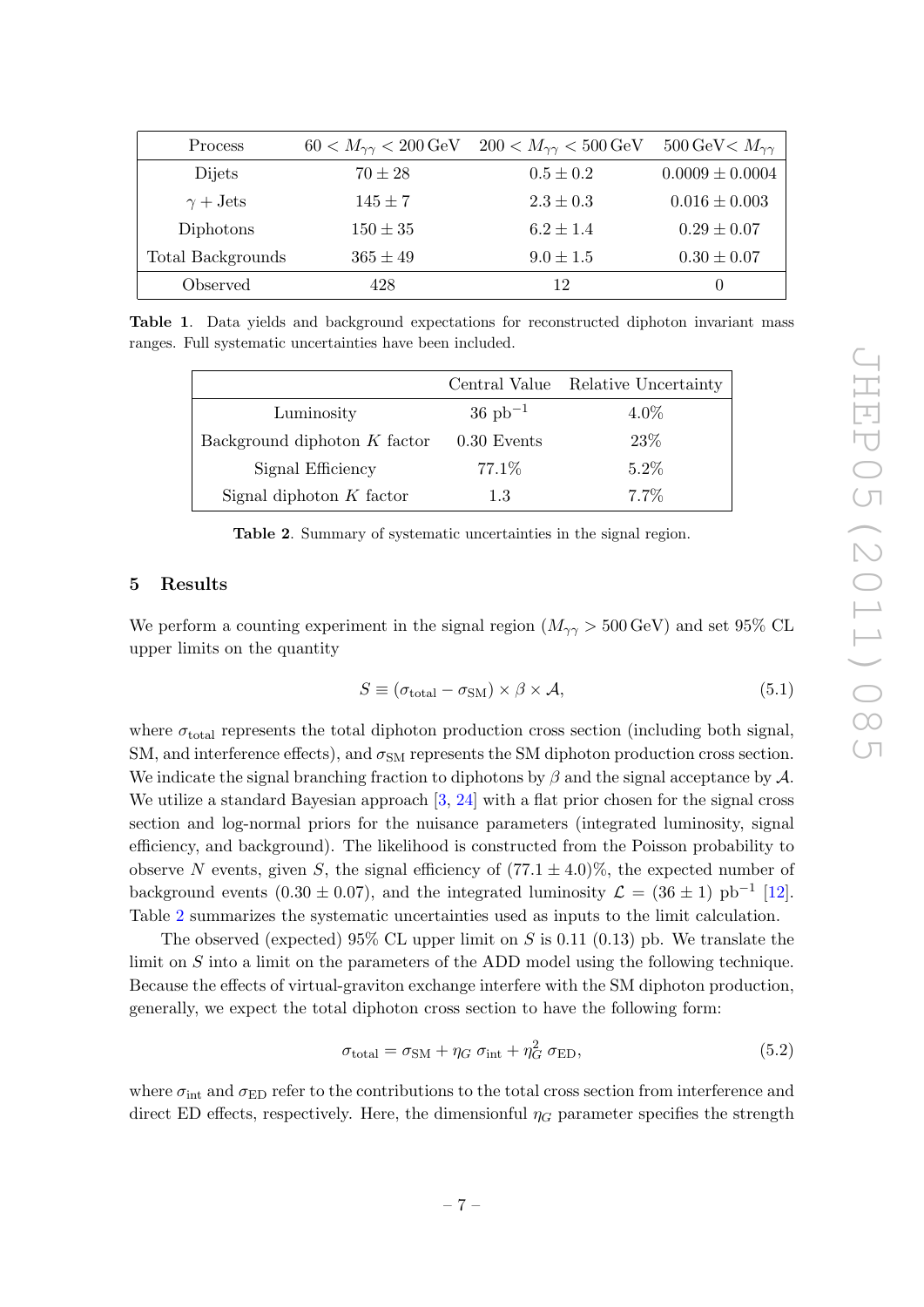

|        | GRW | Hewett |  | HLZ.                        |             |      |          |      |                                                                                                          |
|--------|-----|--------|--|-----------------------------|-------------|------|----------|------|----------------------------------------------------------------------------------------------------------|
|        |     |        |  |                             |             |      |          |      | $ \text{Pos. Neg.} \eta_{ED} = 2 \eta_{ED} = 3 \eta_{ED} = 4 \eta_{ED} = 5 \eta_{ED} = 6 \eta_{ED} = 7 $ |
| Full   |     |        |  | $1.94$   1.74 1.71   1.89   | $\sim 2.31$ | 1.94 | $1.76\,$ | 1.63 | 1.55                                                                                                     |
| Trunc. |     |        |  | $1.84$   1.60 $1.50$   1.80 | 2.23        | 1.84 | 1.63     | 1.46 | 1.31                                                                                                     |

η<sub>G</sub> (TeV<sup>-4</sup>)

S = σ × β × αceptance (pb)

 $1<sub>F</sub>$ 

**Theory**

 $CL$  limit<sub>2</sub> 0.07 TeV<sup>-4</sup>

<span id="page-8-0"></span>0 0.02 0.04 0.06 0.08 0.1 0.12 0.14

**G** η

S = σ × β × Acceptance (pb)<br>⊝

**Theory**

 **at 7 TeV -1 36 pb**

**95% CL upper limit**

0<br>0<br>0

 **0.11 pb**

**CMS**

0.05  $0.$  $0.1$ 0.2  $0.25$ 0.3 0.35  $0.4$ 

<span id="page-8-1"></span>**Table 3.** 95% CL limits on  $M<sub>S</sub>$  (TeV), as a function of the convention and number of ED. A com-**Fabre 3.** 95% CL finnts on  $M_S$  (TeV), as a function of the convention and number of ED. A comparison of the limits with a truncation of the production cross section above  $\sqrt{\hat{s}} > M_S$  is also shown. The two limits for the Hewett convention correspond to positive and negative interference effects.

of the ED effects and is related to  $M<sub>S</sub>$  through eqs. [\(1.1\)](#page-2-1)–[\(1.3\)](#page-2-1). Consequently, we parameterize S as a function of the parameter  $\eta_G$ . For the HLZ  $n_{\text{ED}} = 2$  case,  $\eta_G$  depends on the signal spectrum due to an explicit  $\hat{s}$  dependence in eq.  $(1.2)$ . Therefore, in this case we parameterize S as a function of  $1/M_S^4$  and translate the limit on this parameter into a limit on  $M_S$ .

The observed 95% CL upper limit on  $S$  together with the parameterization of  $S$  as a function of  $\eta_G$  and  $1/M_S^4$  are shown in the left pane of figure [3.](#page-8-0) The intersection of the limit on S with the curves determines the upper 95% CL upper limits on the parameters  $\eta_G$  and 1/ $M^4_S$ . As seen from these plots, the upper limits are equal to 0.070 TeV<sup>-4</sup> for  $\eta_G$ and 0.078 TeV<sup>-4</sup> for  $1/M_{\rm S}^4$  (for  $n_{\rm ED} = 2$ ). We further translate these limits, by means of eq. [\(1.2\)](#page-2-1), into lower bounds on the fundamental Planck scale for various numbers of extra dimensions,  $n_{\rm ED}$ , as shown in table [3.](#page-8-1) This is calculated trivially for  $n_{\rm ED} = 2$  and for  $n_{\text{ED}} > 2$  by using eq. [\(1.2\)](#page-2-1). The limits in the GRW convention are identical to the HLZ limits for  $n_{\text{ED}} = 4$ ; the limit for the Hewett convention with constructive interference is 1.74 TeV and is close to the HLZ limit for  $n_{\text{ED}} = 5$ .

We note that the LO signal cross section calculations become non-perturbative when the value of  $\hat{s}$  in the  $2 \to 2$  process exceeds  $M_S^2$ . This effect is not taken into account in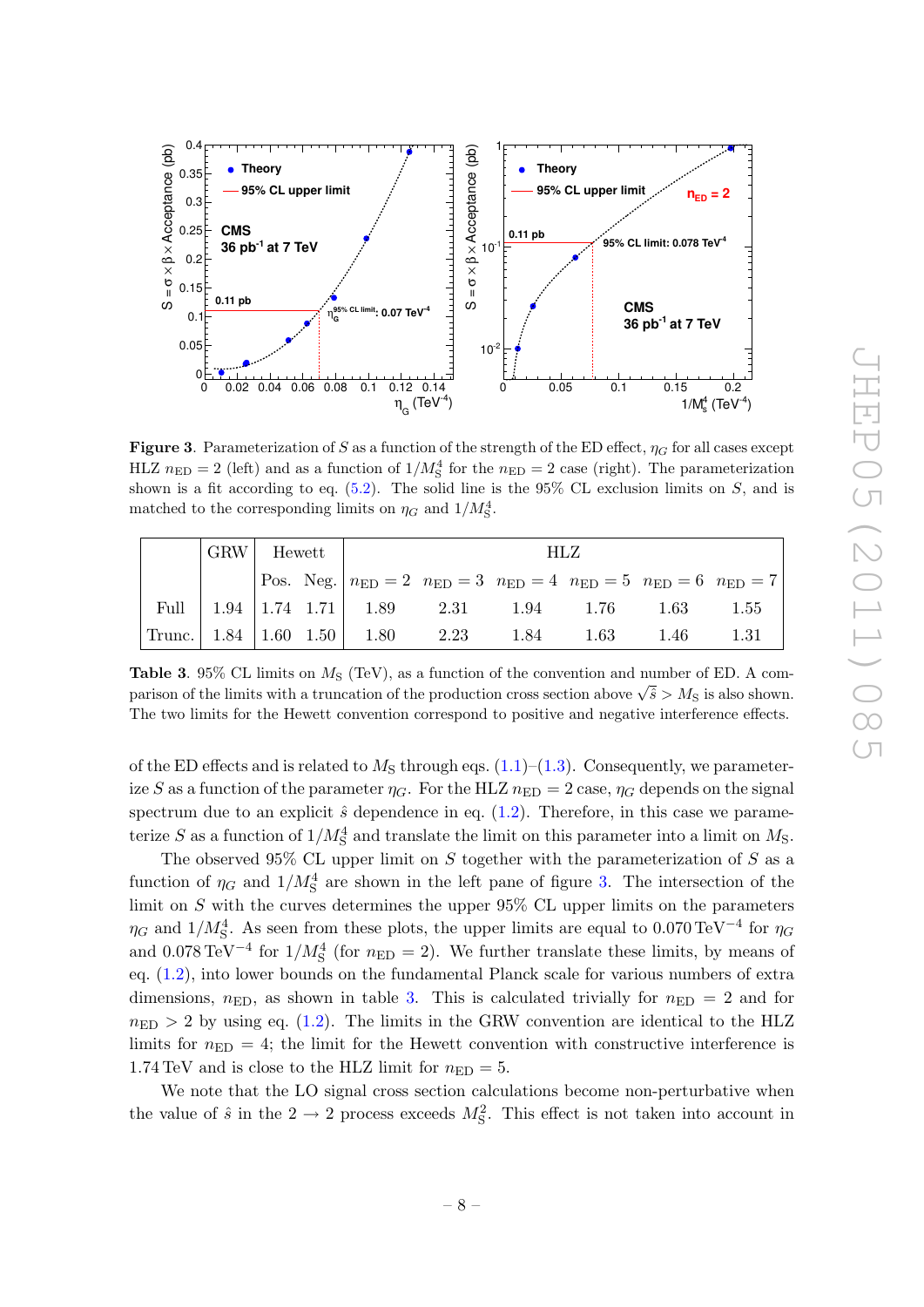the sherpa cross section calculations used in this analysis, or in previous studies of this process at the Tevatron [\[10\]](#page-26-9), where the effect is not expected to be important due to the lower collider energy. Because the energy of the LHC is significantly higher than the limits on  $M<sub>S</sub>$  we are able to set in this analysis, we take this effect into account by conservatively assuming that the signal cross section is zero for  $\sqrt{\hat{s}} > M_{\rm S}$ . Under these assumptions, the limits on  $M<sub>S</sub>$  decrease by 5% for  $n<sub>ED</sub> = 2 (1.80 \text{ TeV})$  and 15% for  $n<sub>ED</sub> = 7 (1.31 \text{ TeV})$ . A summary of the limits under the assumption of a truncated production cross section is also shown in table [3.](#page-8-1)

In addition to setting limits on a specific model of large extra dimensions, we can also set a model-independent limit on any new physics model which results in central, high- $E<sub>T</sub>$ diphotons, either resonant or non-resonant (e.g., Kaluza-Klein gravitons in the Randall-Sundrum model [\[25\]](#page-27-7)). The measured upper limit of 0.11 pb applies also to the cross section times branching fraction times acceptance of diphoton pairs with  $M_{\gamma\gamma} > 500 \,\text{GeV}$  and the following kinematic requirements on each of the two photons:  $E_T > 30 \,\text{GeV}$  and  $|\eta| < 1.44$ .

#### <span id="page-9-0"></span>6 Conclusions

In conclusion, we have performed a search for large extra dimensions  $[1, 2]$  $[1, 2]$  $[1, 2]$  in the diphoton final state with a data sample collected in pp collisions at  $\sqrt{s} = 7 \text{ TeV}$  corresponding to an integrated luminosity of 36  $pb^{-1}$ . We optimize the signal selection to reach maximum sensitivity in a counting experiment in a one-sided mass window by selecting events with centrally produced photons and large diphoton invariant mass. Given the absence of an excess over the SM direct diphoton background, we set lower limits on the cutoff scale  $M<sub>S</sub>$  in the range 1.6–2.3 TeV. While this analysis was being finalized, a phenomenological interpretation of the dijet angular distribution results from the CMS and ATLAS experiments appeared  $[26]$  and suggested even stronger limits on  $M<sub>S</sub>$ . However, a dedicated experimental analysis and interpretation of the dijet data in the models with large extra dimensions has yet to be conducted. The results presented in this paper extend the current limits reached at the Tevatron [\[9,](#page-26-8) [10\]](#page-26-9) in all but the  $n_{\text{ED}} = 2$  case.

#### Acknowledgments

We wish to congratulate our colleagues in the CERN accelerator departments for the excellent performance of the LHC machine. We thank the technical and administrative staff at CERN and other CMS institutes, and acknowledge support from: FMSR (Austria); FNRS and FWO (Belgium); CNPq, CAPES, FAPERJ, and FAPESP (Brazil); MES (Bulgaria); CERN; CAS, MoST, and NSFC (China); COLCIENCIAS (Colombia); MSES (Croatia); RPF (Cyprus); Academy of Sciences and NICPB (Estonia); Academy of Finland, ME, and HIP (Finland); CEA and CNRS/IN2P3 (France); BMBF, DFG, and HGF (Germany); GSRT (Greece); OTKA and NKTH (Hungary); DAE and DST (India); IPM (Iran); SFI (Ireland); INFN (Italy); NRF and WCU (Korea); LAS (Lithuania); CINVES-TAV, CONACYT, SEP, and UASLP-FAI (Mexico); PAEC (Pakistan); SCSR (Poland); FCT (Portugal); JINR (Armenia, Belarus, Georgia, Ukraine, Uzbekistan); MST and MAE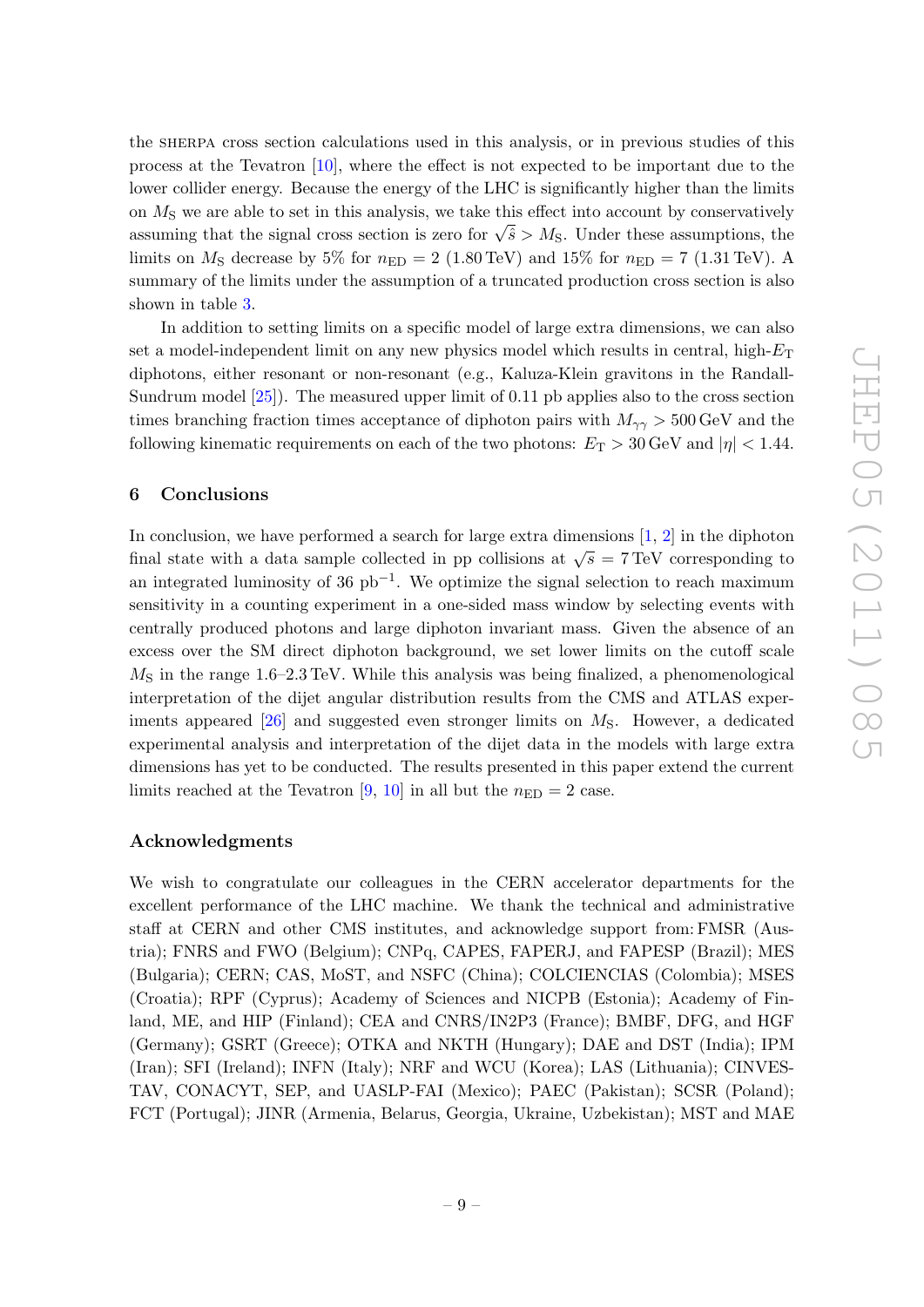(Russia); MSTD (Serbia); MICINN and CPAN (Spain); Swiss Funding Agencies (Switzerland); NSC (Taipei); TUBITAK and TAEK (Turkey); STFC (United Kingdom); DOE and NSF (U.S.A.).

#### The CMS collaboration author list

#### Yerevan Physics Institute, Yerevan, Armenia

S. Chatrchyan, V. Khachatryan, A.M. Sirunyan, A. Tumasyan

#### Institut für Hochenergiephysik der OeAW, Wien, Austria

W. Adam, T. Bergauer, M. Dragicevic, J. Erö, C. Fabjan, M. Friedl, R. Frühwirth, V.M. Ghete, J. Hammer<sup>1</sup>, S. Hänsel, M. Hoch, N. Hörmann, J. Hrubec, M. Jeitler, G. Kasieczka, W. Kiesenhofer, M. Krammer, D. Liko, I. Mikulec, M. Pernicka, H. Rohringer, R. Schöfbeck, J. Strauss, F. Teischinger, P. Wagner, W. Waltenberger, G. Walzel, E. Widl, C.-E. Wulz

National Centre for Particle and High Energy Physics, Minsk, Belarus V. Mossolov, N. Shumeiko, J. Suarez Gonzalez

#### Universiteit Antwerpen, Antwerpen, Belgium

L. Benucci, E.A. De Wolf, X. Janssen, T. Maes, L. Mucibello, S. Ochesanu, B. Roland, R. Rougny, M. Selvaggi, H. Van Haevermaet, P. Van Mechelen, N. Van Remortel

#### Vrije Universiteit Brussel, Brussel, Belgium

F. Blekman, S. Blyweert, J. D'Hondt, O. Devroede, R. Gonzalez Suarez, A. Kalogeropoulos, J. Maes, M. Maes, W. Van Doninck, P. Van Mulders, G.P. Van Onsem, I. Villella

#### Universit´e Libre de Bruxelles, Bruxelles, Belgium

O. Charaf, B. Clerbaux, G. De Lentdecker, V. Dero, A.P.R. Gay, G.H. Hammad, T. Hreus, P.E. Marage, L. Thomas, C. Vander Velde, P. Vanlaer

#### Ghent University, Ghent, Belgium

V. Adler, A. Cimmino, S. Costantini, M. Grunewald, B. Klein, J. Lellouch, A. Marinov, J. Mccartin, D. Ryckbosch, F. Thyssen, M. Tytgat, L. Vanelderen, P. Verwilligen, S. Walsh, N. Zaganidis

#### Université Catholique de Louvain, Louvain-la-Neuve, Belgium

S. Basegmez, G. Bruno, J. Caudron, L. Ceard, E. Cortina Gil, J. De Favereau De Jeneret, C. Delaere<sup>1</sup>, D. Favart, A. Giammanco, G. Grégoire, J. Hollar, V. Lemaitre, J. Liao, O. Militaru, S. Ovyn, D. Pagano, A. Pin, K. Piotrzkowski, N. Schul

#### Université de Mons, Mons, Belgium

N. Beliy, T. Caebergs, E. Daubie

Centro Brasileiro de Pesquisas Fisicas, Rio de Janeiro, Brazil

G.A. Alves, D. De Jesus Damiao, M.E. Pol, M.H.G. Souza

#### Universidade do Estado do Rio de Janeiro, Rio de Janeiro, Brazil

W. Carvalho, E.M. Da Costa, C. De Oliveira Martins, S. Fonseca De Souza, L. Mundim, H. Nogima, V. Oguri, W.L. Prado Da Silva, A. Santoro, S.M. Silva Do Amaral, A. Sznajder, F. Torres Da Silva De Araujo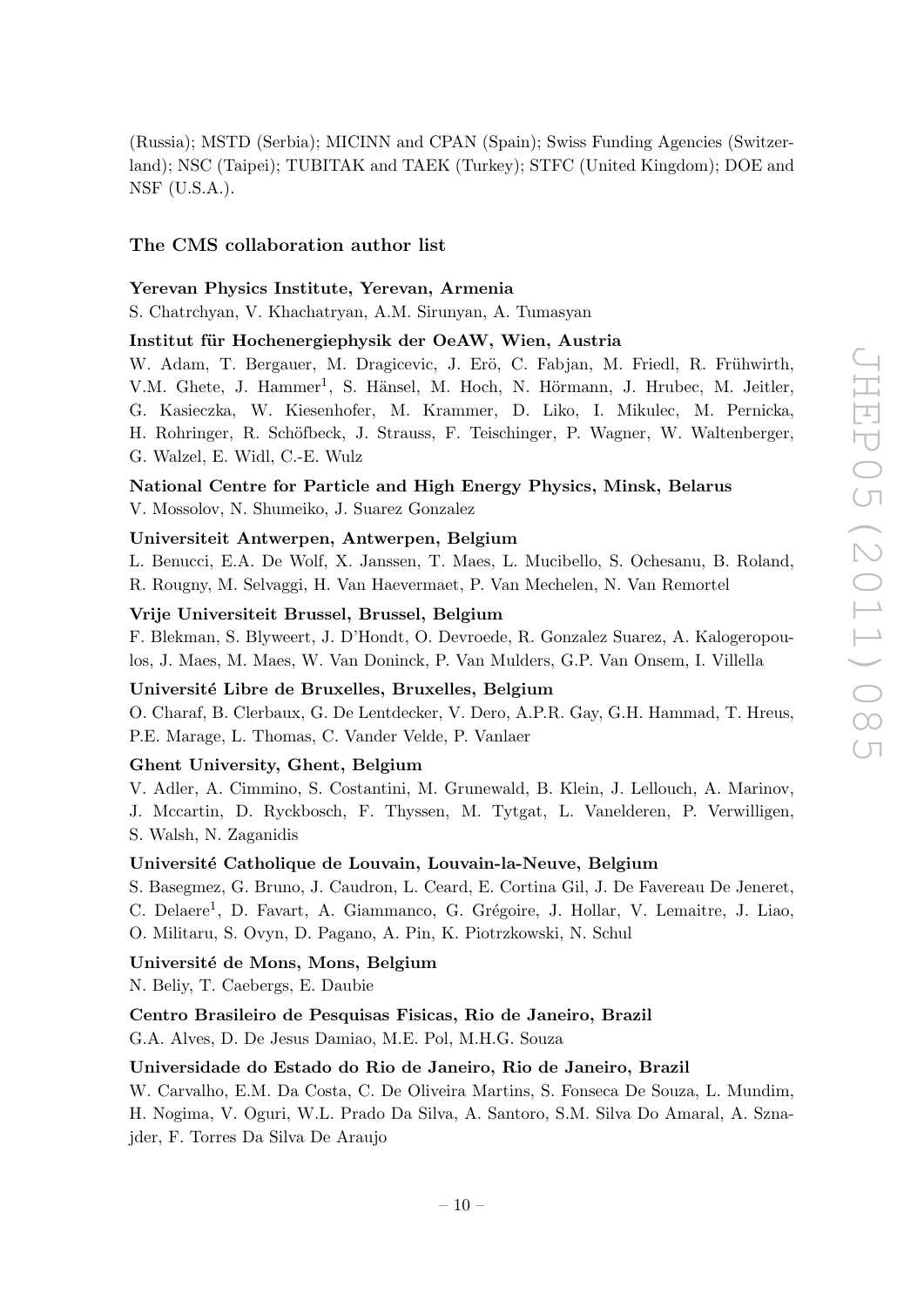Instituto de Fisica Teorica, Universidade Estadual Paulista, Sao Paulo, Brazil F.A. Dias, T.R. Fernandez Perez Tomei, E. M. Gregores<sup>2</sup>, C. Lagana, F. Marinho, P.G. Mercadante<sup>2</sup>, S.F. Novaes, Sandra S. Padula

#### Institute for Nuclear Research and Nuclear Energy, Sofia, Bulgaria

N. Darmenov<sup>1</sup>, L. Dimitrov, V. Genchev<sup>1</sup>, P. Iaydjiev<sup>1</sup>, S. Piperov, M. Rodozov, S. Stoykova, G. Sultanov, V. Tcholakov, R. Trayanov, I. Vankov

#### University of Sofia, Sofia, Bulgaria

A. Dimitrov, R. Hadjiiska, A. Karadzhinova, V. Kozhuharov, L. Litov, M. Mateev, B. Pavlov, P. Petkov

#### Institute of High Energy Physics, Beijing, China

J.G. Bian, G.M. Chen, H.S. Chen, C.H. Jiang, D. Liang, S. Liang, X. Meng, J. Tao, J. Wang, J. Wang, X. Wang, Z. Wang, H. Xiao, M. Xu, J. Zang, Z. Zhang

State Key Lab. of Nucl. Phys. and Tech., Peking University, Beijing, China Y. Ban, S. Guo, Y. Guo, W. Li, Y. Mao, S.J. Qian, H. Teng, L. Zhang, B. Zhu, W. Zou

Universidad de Los Andes, Bogota, Colombia

A. Cabrera, B. Gomez Moreno, A.A. Ocampo Rios, A.F. Osorio Oliveros, J.C. Sanabria

Technical University of Split, Split, Croatia

N. Godinovic, D. Lelas, K. Lelas, R. Plestina<sup>3</sup>, D. Polic, I. Puljak

University of Split, Split, Croatia

Z. Antunovic, M. Dzelalija

Institute Rudjer Boskovic, Zagreb, Croatia

V. Brigljevic, S. Duric, K. Kadija, S. Morovic

University of Cyprus, Nicosia, Cyprus

A. Attikis, M. Galanti, J. Mousa, C. Nicolaou, F. Ptochos, P.A. Razis

Charles University, Prague, Czech Republic

M. Finger, M. Finger Jr.

Academy of Scientific Research and Technology of the Arab Republic of Egypt, Egyptian Network of High Energy Physics, Cairo, Egypt

Y. Assran<sup>4</sup>, A. Awad, S. Khalil<sup>5</sup>

National Institute of Chemical Physics and Biophysics, Tallinn, Estonia A. Hektor, M. Kadastik, M. Müntel, M. Raidal, L. Rebane

Department of Physics, University of Helsinki, Helsinki, Finland V. Azzolini, P. Eerola, G. Fedi

#### Helsinki Institute of Physics, Helsinki, Finland

S. Czellar, J. Härkönen, A. Heikkinen, V. Karimäki, R. Kinnunen, M.J. Kortelainen,

T. Lampén, K. Lassila-Perini, S. Lehti, T. Lindén, P. Luukka, T. Mäenpää, E. Tuominen,

J. Tuominiemi, E. Tuovinen, D. Ungaro, L. Wendland

Lappeenranta University of Technology, Lappeenranta, Finland

K. Banzuzi, A. Korpela, T. Tuuva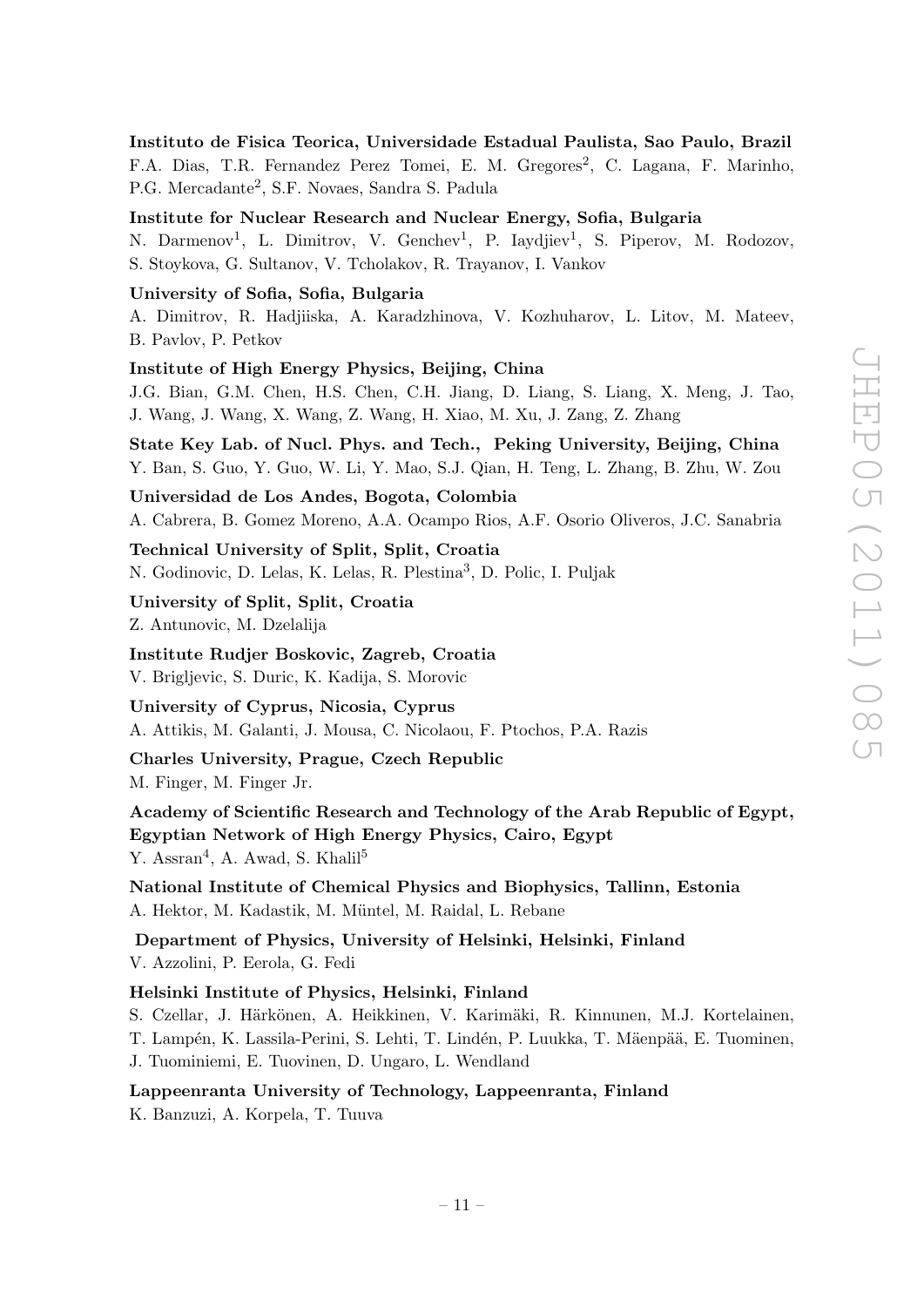# Laboratoire d'Annecy-le-Vieux de Physique des Particules, IN2P3-CNRS, Annecy-le-Vieux, France

D. Sillou

#### DSM/IRFU, CEA/Saclay, Gif-sur-Yvette, France

M. Besancon, S. Choudhury, M. Dejardin, D. Denegri, B. Fabbro, J.L. Faure, F. Ferri, S. Ganjour, F.X. Gentit, A. Givernaud, P. Gras, G. Hamel de Monchenault, P. Jarry, E. Locci, J. Malcles, M. Marionneau, L. Millischer, J. Rander, A. Rosowsky, I. Shreyber, M. Titov, P. Verrecchia

### Laboratoire Leprince-Ringuet, Ecole Polytechnique, IN2P3-CNRS, Palaiseau, France

S. Baffioni, F. Beaudette, L. Benhabib, L. Bianchini, M. Bluj<sup>6</sup>, C. Broutin, P. Busson, C. Charlot, T. Dahms, L. Dobrzynski, S. Elgammal, R. Granier de Cassagnac, M. Haguenauer, P. Miné, C. Mironov, C. Ochando, P. Paganini, D. Sabes, R. Salerno, Y. Sirois, C. Thiebaux, B. Wyslouch<sup>7</sup>, A. Zabi

### Institut Pluridisciplinaire Hubert Curien, Université de Strasbourg, Université de Haute Alsace Mulhouse, CNRS/IN2P3, Strasbourg, France

J.-L. Agram<sup>8</sup>, J. Andrea, D. Bloch, D. Bodin, J.-M. Brom, M. Cardaci, E.C. Chabert, C. Collard, E. Conte<sup>8</sup>, F. Drouhin<sup>8</sup>, C. Ferro, J.-C. Fontaine<sup>8</sup>, D. Gelé, U. Goerlach, S. Greder, P. Juillot, M. Karim<sup>8</sup>, A.-C. Le Bihan, Y. Mikami, P. Van Hove

### Centre de Calcul de l'Institut National de Physique Nucleaire et de Physique des Particules (IN2P3), Villeurbanne, France F. Fassi, D. Mercier

Université de Lyon, Université Claude Bernard Lyon 1, CNRS-IN2P3, Institut de Physique Nucléaire de Lyon, Villeurbanne, France

## C. Baty, S. Beauceron, N. Beaupere, M. Bedjidian, O. Bondu, G. Boudoul, D. Boumediene, H. Brun, N. Chanon, R. Chierici, D. Contardo, P. Depasse, H. El Mamouni, J. Fay, S. Gascon, B. Ille, T. Kurca, T. Le Grand, M. Lethuillier, L. Mirabito, S. Perries, V. Sordini, S. Tosi, Y. Tschudi, P. Verdier

### Institute of High Energy Physics and Informatization, Tbilisi State University, Tbilisi, Georgia

D. Lomidze

#### RWTH Aachen University, I. Physikalisches Institut, Aachen, Germany

G. Anagnostou, M. Edelhoff, L. Feld, N. Heracleous, O. Hindrichs, R. Jussen, K. Klein, J. Merz, N. Mohr, A. Ostapchuk, A. Perieanu, F. Raupach, J. Sammet, S. Schael,

D. Sprenger, H. Weber, M. Weber, B. Wittmer

RWTH Aachen University, III. Physikalisches Institut A, Aachen, Germany

M. Ata, W. Bender, E. Dietz-Laursonn, M. Erdmann, J. Frangenheim, T. Hebbeker, A. Hinzmann, K. Hoepfner, T. Klimkovich, D. Klingebiel, P. Kreuzer, D. Lanske† , C. Magass, M. Merschmeyer, A. Meyer, P. Papacz, H. Pieta, H. Reithler, S.A. Schmitz,

L. Sonnenschein, J. Steggemann, D. Teyssier, M. Tonutti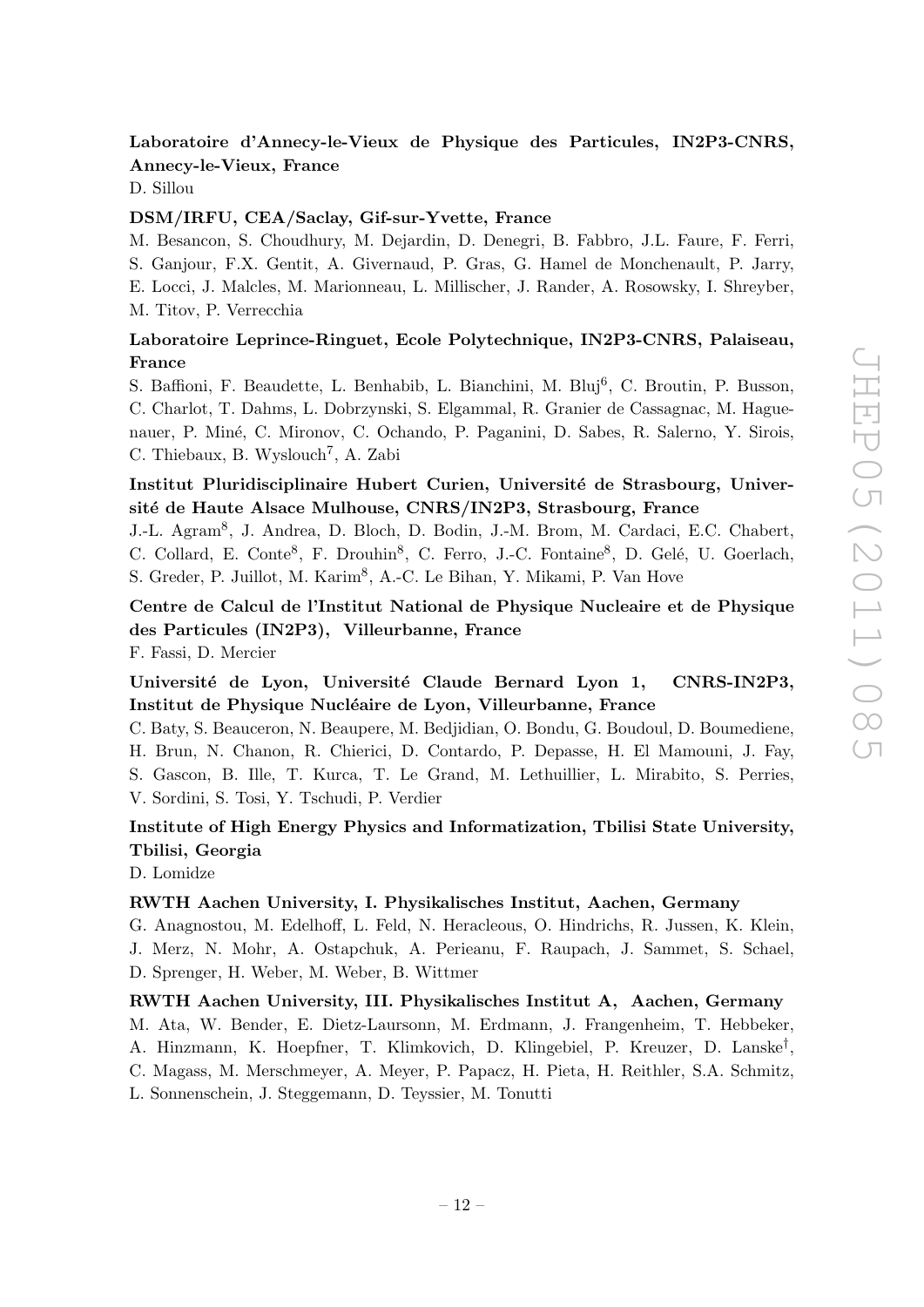#### RWTH Aachen University, III. Physikalisches Institut B, Aachen, Germany

M. Bontenackels, M. Davids, M. Duda, G. Flügge, H. Geenen, M. Giffels, W. Haj Ahmad, D. Heydhausen, T. Kress, Y. Kuessel, A. Linn, A. Nowack, L. Perchalla, O. Pooth, J. Rennefeld, P. Sauerland, A. Stahl, M. Thomas, D. Tornier, M.H. Zoeller

#### Deutsches Elektronen-Synchrotron, Hamburg, Germany

M. Aldaya Martin, W. Behrenhoff, U. Behrens, M. Bergholz<sup>9</sup>, K. Borras, A. Cakir, A. Campbell, E. Castro, D. Dammann, G. Eckerlin, D. Eckstein, A. Flossdorf, G. Flucke, A. Geiser, J. Hauk, H. Jung<sup>1</sup>, M. Kasemann, I. Katkov<sup>10</sup>, P. Katsas, C. Kleinwort, H. Kluge, A. Knutsson, M. Krämer, D. Krücker, E. Kuznetsova, W. Lange, W. Lohmann<sup>9</sup>, R. Mankel, M. Marienfeld, I.-A. Melzer-Pellmann, A.B. Meyer, J. Mnich, A. Mussgiller, J. Olzem, D. Pitzl, A. Raspereza, A. Raval, M. Rosin, R. Schmidt<sup>9</sup>, T. Schoerner-Sadenius, N. Sen, A. Spiridonov, M. Stein, J. Tomaszewska, R. Walsh, C. Wissing

#### University of Hamburg, Hamburg, Germany

C. Autermann, V. Blobel, S. Bobrovskyi, J. Draeger, H. Enderle, U. Gebbert, K. Kaschube, G. Kaussen, R. Klanner, J. Lange, B. Mura, S. Naumann-Emme, F. Nowak, N. Pietsch, C. Sander, H. Schettler, P. Schleper, M. Schröder, T. Schum, J. Schwandt, H. Stadie, G. Steinbrück, J. Thomsen

### Institut für Experimentelle Kernphysik, Karlsruhe, Germany

C. Barth, J. Bauer, V. Buege, T. Chwalek, W. De Boer, A. Dierlamm, G. Dirkes, M. Feindt, J. Gruschke, C. Hackstein, F. Hartmann, M. Heinrich, H. Held, K.H. Hoffmann, S. Honc, J.R. Komaragiri, T. Kuhr, D. Martschei, S. Mueller, Th. Müller, M. Niegel, O. Oberst, A. Oehler, J. Ott, T. Peiffer, D. Piparo, G. Quast, K. Rabbertz, F. Ratnikov, N. Ratnikova, M. Renz, C. Saout, A. Scheurer, P. Schieferdecker, F.-P. Schilling, M. Schmanau, G. Schott, H.J. Simonis, F.M. Stober, D. Troendle, J. Wagner-Kuhr, T. Weiler, M. Zeise, V. Zhukov<sup>10</sup>, E.B. Ziebarth

#### Institute of Nuclear Physics "Demokritos", Aghia Paraskevi, Greece

G. Daskalakis, T. Geralis, K. Karafasoulis, S. Kesisoglou, A. Kyriakis, D. Loukas, I. Manolakos, A. Markou, C. Markou, C. Mavrommatis, E. Ntomari, E. Petrakou

#### University of Athens, Athens, Greece

L. Gouskos, T.J. Mertzimekis, A. Panagiotou, E. Stiliaris

#### University of Ioánnina, Ioánnina, Greece

I. Evangelou, C. Foudas, P. Kokkas, N. Manthos, I. Papadopoulos, V. Patras, F.A. Triantis

### KFKI Research Institute for Particle and Nuclear Physics, Budapest, Hungary

A. Aranyi, G. Bencze, L. Boldizsar, C. Hajdu<sup>1</sup>, P. Hidas, D. Horvath<sup>11</sup>, A. Kapusi, K. Krajczar<sup>12</sup>, B. Radics, F. Sikler<sup>1</sup>, G.I. Veres<sup>12</sup>, G. Vesztergombi<sup>12</sup>

#### Institute of Nuclear Research ATOMKI, Debrecen, Hungary

N. Beni, J. Molnar, J. Palinkas, Z. Szillasi, V. Veszpremi

#### University of Debrecen, Debrecen, Hungary

P. Raics, Z.L. Trocsanyi, B. Ujvari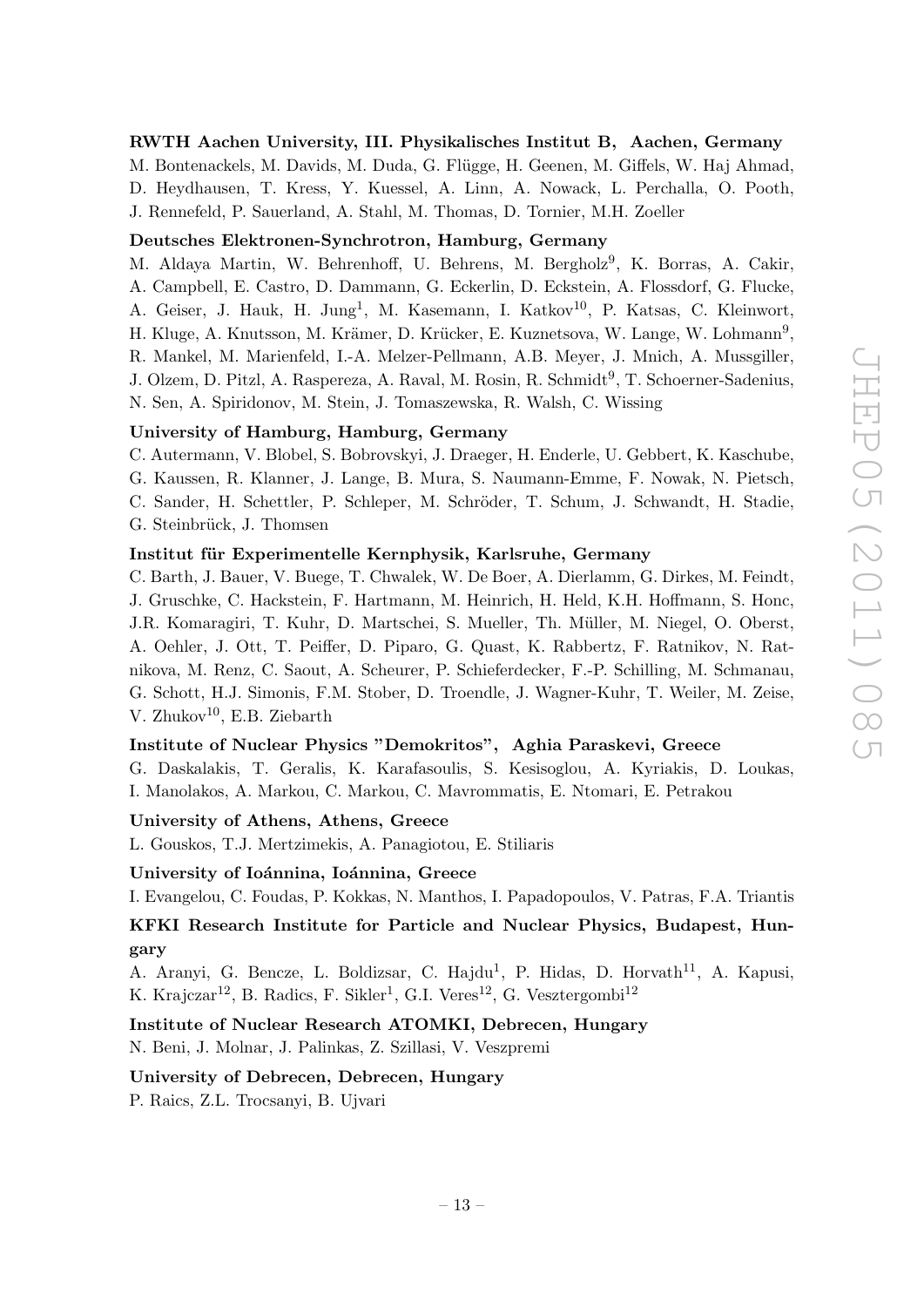#### Panjab University, Chandigarh, India

S. Bansal, S.B. Beri, V. Bhatnagar, N. Dhingra, R. Gupta, M. Jindal, M. Kaur, J.M. Kohli, M.Z. Mehta, N. Nishu, L.K. Saini, A. Sharma, A.P. Singh, J.B. Singh, S.P. Singh

#### University of Delhi, Delhi, India

S. Ahuja, S. Bhattacharya, B.C. Choudhary, P. Gupta, S. Jain, S. Jain, A. Kumar, K. Ranjan, R.K. Shivpuri

#### Bhabha Atomic Research Centre, Mumbai, India

R.K. Choudhury, D. Dutta, S. Kailas, V. Kumar, A.K. Mohanty<sup>1</sup>, L.M. Pant, P. Shukla

#### Tata Institute of Fundamental Research - EHEP, Mumbai, India

T. Aziz, M. Guchait<sup>13</sup>, A. Gurtu, M. Maity<sup>14</sup>, D. Majumder, G. Majumder, K. Mazumdar, G.B. Mohanty, A. Saha, K. Sudhakar, N. Wickramage

Tata Institute of Fundamental Research - HECR, Mumbai, India

S. Banerjee, S. Dugad, N.K. Mondal

#### Institute for Research and Fundamental Sciences (IPM), Tehran, Iran

H. Arfaei, H. Bakhshiansohi<sup>15</sup>, S.M. Etesami, A. Fahim<sup>15</sup>, M. Hashemi, A. Jafari<sup>15</sup>, M. Khakzad, A. Mohammadi<sup>16</sup>, M. Mohammadi Najafabadi, S. Paktinat Mehdiabadi, B. Safarzadeh, M. Zeinali<sup>17</sup>

# INFN Sezione di Bari $^a$ , Università di Bari $^b$ , Politecnico di Bari $^c$ , Bari, Italy

M. Abbrescia<sup>a,b</sup>, L. Barbone<sup>a,b</sup>, C. Calabria<sup>a,b</sup>, A. Colaleo<sup>a</sup>, D. Creanza<sup>a,c</sup>, N. De Filippis<sup>a,c,1</sup>, M. De Palma<sup>a,b</sup>, L. Fiore<sup>a</sup>, G. Iaselli<sup>a,c</sup>, L. Lusito<sup>a,b</sup>, G. Maggi<sup>a,c</sup>, M. Maggi<sup>a</sup>, N. Manna<sup>a,b</sup>, B. Marangelli<sup>a,b</sup>, S. My<sup>a,c</sup>, S. Nuzzo<sup>a,b</sup>, N. Pacifico<sup>a,b</sup>, G.A. Pierro<sup>a</sup>, A. Pompili<sup>a,b</sup>, G. Pugliese<sup>a,c</sup>, F. Romano<sup>a,c</sup>, G. Roselli<sup>a,b</sup>, G. Selvaggi<sup>a,b</sup>, L. Silvestris<sup>a</sup>, R. Trentadue<sup>a</sup>, S. Tupputi<sup>a,b</sup>, G. Zito<sup>a</sup>

### INFN Sezione di Bologna $^a,$  Università di Bologna $^b, \,$  Bologna, Italy

G. Abbiendi<sup>a</sup>, A.C. Benvenuti<sup>a</sup>, D. Bonacorsi<sup>a</sup>, S. Braibant-Giacomelli<sup>a,b</sup>, L. Brigliadori<sup>a</sup>, P. Capiluppi<sup>a,b</sup>, A. Castro<sup>a,b</sup>, F.R. Cavallo<sup>a</sup>, M. Cuffiani<sup>a,b</sup>, G.M. Dallavalle<sup>a</sup>, F. Fabbri<sup>a</sup>, A. Fanfani<sup>a,b</sup>, D. Fasanella<sup>a</sup>, P. Giacomelli<sup>a</sup>, M. Giunta<sup>a</sup>, S. Marcellini<sup>a</sup>, G. Masetti, M. Meneghelli<sup>a,b</sup>, A. Montanari<sup>a</sup>, F.L. Navarria<sup>a,b</sup>, F. Odorici<sup>a</sup>, A. Perrotta<sup>a</sup>, F. Primavera<sup>a</sup>, A.M. Rossi<sup>a,b</sup>, T. Rovelli<sup>a,b</sup>, G. Siroli<sup>a,b</sup>, R. Travaglini<sup>a,b</sup>

INFN Sezione di Catania $^a,$  Università di Catania $^b,\;$  Catania, Italy

S. Albergo<sup>a,b</sup>, G. Cappello<sup>a,b</sup>, M. Chiorboli<sup>a,b,1</sup>, S. Costa<sup>a,b</sup>, A. Tricomi<sup>a,b</sup>, C. Tuve<sup>a</sup>

### INFN Sezione di Firenze ${}^a,\,$ Università di Firenze ${}^b,\,$  Firenze, Italy

G. Barbagli<sup>a</sup>, V. Ciulli<sup>a,b</sup>, C. Civinini<sup>a</sup>, R. D'Alessandro<sup>a,b</sup>, E. Focardi<sup>a,b</sup>, S. Frosali<sup>a,b</sup>, E. Gallo<sup>a</sup>, S. Gonzi<sup>a,b</sup>, P. Lenzi<sup>a,b</sup>, M. Meschini<sup>a</sup>, S. Paoletti<sup>a</sup>, G. Sguazzoni<sup>a</sup>, A. Tropiano $a,1$ 

#### INFN Laboratori Nazionali di Frascati, Frascati, Italy

L. Benussi, S. Bianco, S. Colafranceschi18, F. Fabbri, D. Piccolo

#### INFN Sezione di Genova, Genova, Italy

P. Fabbricatore, R. Musenich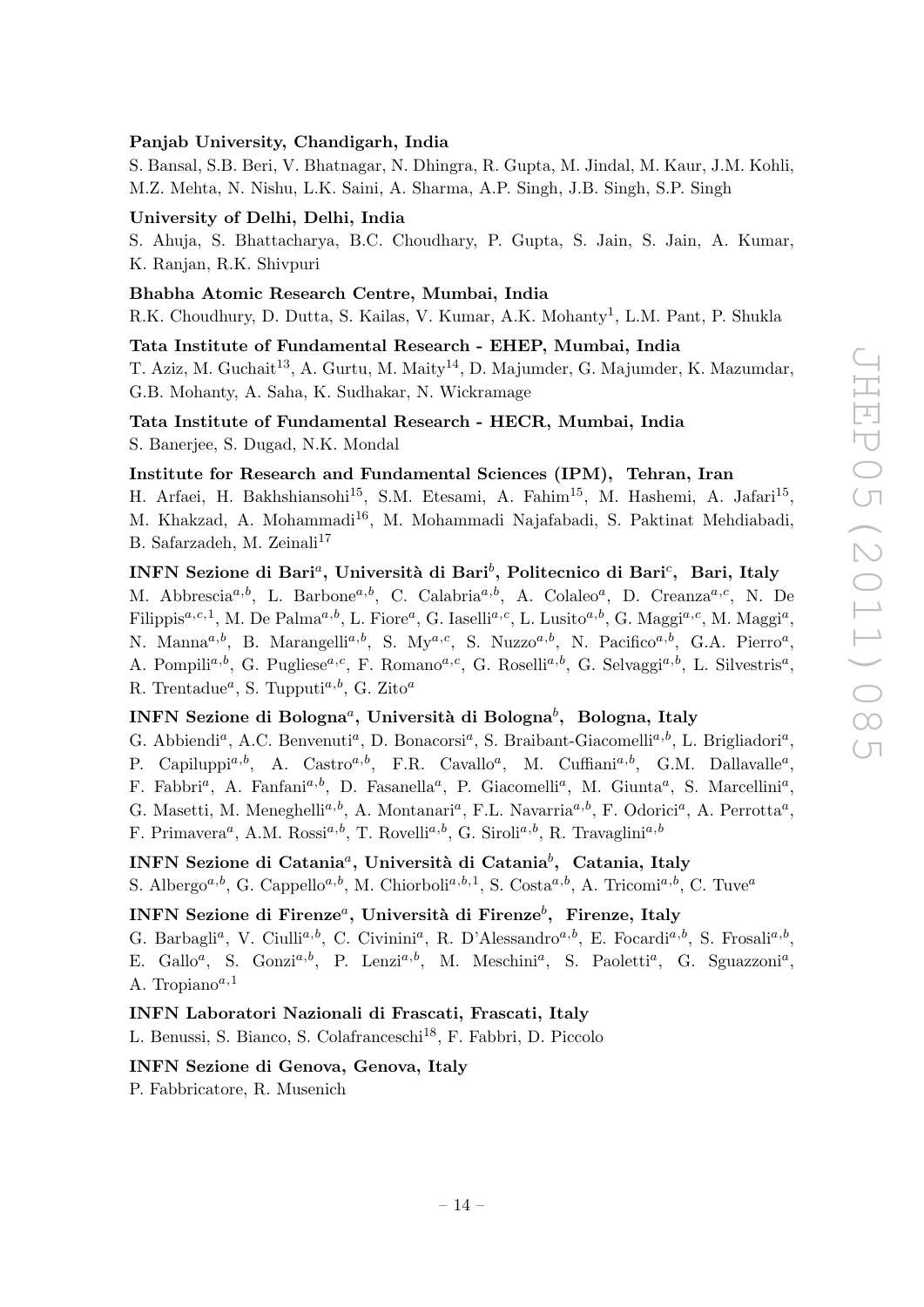### INFN Sezione di Milano-Biccoca<sup>a</sup>, Università di Milano-Bicocca<sup>b</sup>, Milano, Italy

A. Benaglia<sup>a,b</sup>, F. De Guio<sup>a,b,1</sup>, L. Di Matteo<sup>a,b</sup>, A. Ghezzi<sup>a,b</sup>, M. Malberti<sup>a,b</sup>, S. Malvezzi<sup>a</sup>, A. Martelli<sup>a,b</sup>, A. Massironi<sup>a,b</sup>, D. Menasce<sup>a</sup>, L. Moroni<sup>a</sup>, M. Paganoni<sup>a,b</sup>, D. Pedrini<sup>a</sup>, S. Ragazzi<sup>a,b</sup>, N. Redaelli<sup>a</sup>, S. Sala<sup>a</sup>, T. Tabarelli de Fatis<sup>a,b</sup>, V. Tancini<sup>a,b</sup>

INFN Sezione di Napoli<sup>a</sup>, Università di Napoli "Federico II"<sup>b</sup>, Napoli, Italy S. Buontempo<sup>a</sup>, C.A. Carrillo Montoya<sup>a, 1</sup>, N. Cavallo<sup>a, 19</sup>, A. De Cosa<sup>a, b</sup>, F. Fabozzi<sup>a, 19</sup>, A.O.M. Iorio<sup>a</sup>, L. Lista<sup>a</sup>, M. Merola<sup>a,b</sup>, P. Paolucci<sup>a</sup>

#### INFN Sezione di Padova<sup>a</sup>, Università di Padova<sup>b</sup>, Università di Trento  $(Trento)^c$ , Padova, Italy

P. Azzi<sup>a</sup>, N. Bacchetta<sup>a</sup>, P. Bellan<sup>a,b</sup>, D. Bisello<sup>a,b</sup>, A. Branca<sup>a</sup>, R. Carlin<sup>a,b</sup>, P. Checchia<sup>a</sup>, M. De Mattia<sup>a,b</sup>, T. Dorigo<sup>a</sup>, U. Dosselli<sup>a</sup>, F. Fanzago<sup>a</sup>, F. Gasparini<sup>a,b</sup>, U. Gasparini<sup>a,b</sup>, S. Lacaprara<sup>a, 20</sup>, I. Lazzizzera<sup>a, c</sup>, M. Margoni<sup>a, b</sup>, M. Mazzucato<sup>a</sup>, A.T. Meneguzzo<sup>a, b</sup>, M. Nespolo<sup>a, 1</sup>, L. Perrozzi<sup>a, 1</sup>, N. Pozzobon<sup>a, b</sup>, P. Ronchese<sup>a, b</sup>, F. Simonetto<sup>a, b</sup>, E. Torassa<sup>a</sup>, M. Tosi<sup> $a,b$ </sup>, S. Vanini<sup> $a,b$ </sup>, P. Zotto<sup> $a,b$ </sup>, G. Zumerle<sup> $a,b$ </sup>

### INFN Sezione di Pavia $^a,$  Università di Pavia $^b, \, \,$  Pavia, Italy

P. Baesso<sup>a,b</sup>, U. Berzano<sup>a</sup>, S.P. Ratti<sup>a,b</sup>, C. Riccardi<sup>a,b</sup>, P. Torre<sup>a,b</sup>, P. Vitulo<sup>a,b</sup>, C. Viviani $a,b$ 

### INFN Sezione di Perugia $^a,$  Università di Perugia $^b, \, \,$  Perugia, Italy

M. Biasini<sup>a,b</sup>, G.M. Bilei<sup>a</sup>, B. Caponeri<sup>a,b</sup>, L. Fanò<sup>a,b</sup>, P. Lariccia<sup>a,b</sup>, A. Lucaroni<sup>a,b,1</sup>, G. Mantovani<sup>a,b</sup>, M. Menichelli<sup>a</sup>, A. Nappi<sup>a,b</sup>, F. Romeo<sup>a,b</sup>, A. Santocchia<sup>a,b</sup>, S. Taroni<sup>a,b,1</sup>, M. Valdata $a,b$ 

### $\mathbf{INFN}$  Sezione di Pisa $^a, \mathbf{Universit\`a}$  di Pisa $^b, \mathbf{Scuola}$  Normale Superiore di Pisa $^c,$ Pisa, Italy

P. Azzurri<sup>a,c</sup>, G. Bagliesi<sup>a</sup>, J. Bernardini<sup>a,b</sup>, T. Boccali<sup>a,1</sup>, G. Broccolo<sup>a,c</sup>, R. Castaldi<sup>a</sup>, R.T. D'Agnolo<sup>a,c</sup>, R. Dell'Orso<sup>a</sup>, F. Fiori<sup>a,b</sup>, L. Foà<sup>a,c</sup>, A. Giassi<sup>a</sup>, A. Kraan<sup>a</sup>, F. Ligabue<sup>a,c</sup>, T. Lomtadze<sup>a</sup>, L. Martini<sup>a,21</sup>, A. Messineo<sup>a,b</sup>, F. Palla<sup>a</sup>, G. Segneri<sup>a</sup>, A.T. Serban<sup>a</sup>, P. Spagnolo<sup>a</sup>, R. Tenchini<sup>a</sup>, G. Tonelli<sup>a,b,1</sup>, A. Venturi<sup>a,1</sup>, P.G. Verdini<sup>a</sup>

### INFN Sezione di Roma<sup>a</sup>, Università di Roma "La Sapienza"<sup>b</sup>, Roma, Italy

L. Barone<sup>a,b</sup>, F. Cavallari<sup>a</sup>, D. Del Re<sup>a,b</sup>, E. Di Marco<sup>a,b</sup>, M. Diemoz<sup>a</sup>, D. Franci<sup>a,b</sup>, M. Grassi<sup>a, 1</sup>, E. Longo<sup>a, b</sup>, S. Nourbakhsh<sup>a</sup>, G. Organtini<sup>a, b</sup>, F. Pandolfi<sup>a, b, 1</sup>, R. Paramatti<sup>a</sup>, S. Rahatlou<sup> $a,b$ </sup>

### ${\rm INFN}\;$  Sezione di Torino $^a,\;$  Università di Torino $^b,\;$  Università del Piemonte Orientale (Novara)<sup>c</sup>, Torino, Italy

N. Amapane<sup>a,b</sup>, R. Arcidiacono<sup>a,c</sup>, S. Argiro<sup>a,b</sup>, M. Arneodo<sup>a,c</sup>, C. Biino<sup>a</sup>, C. Botta<sup>a,b,1</sup>, N. Cartiglia<sup>a</sup>, R. Castello<sup>a,b</sup>, M. Costa<sup>a,b</sup>, N. Demaria<sup>a</sup>, A. Graziano<sup>a,b,1</sup>, C. Mariotti<sup>a</sup>, M. Marone<sup>a,b</sup>, S. Maselli<sup>a</sup>, E. Migliore<sup>a,b</sup>, G. Mila<sup>a,b</sup>, V. Monaco<sup>a,b</sup>, M. Musich<sup>a,b</sup>, M.M. Obertino<sup>a,c</sup>, N. Pastrone<sup>a</sup>, M. Pelliccioni<sup>a,b</sup>, A. Romero<sup>a,b</sup>, M. Ruspa<sup>a,c</sup>, R. Sacchi<sup>a,b</sup>, V. Sola $^{a,b}$ , A. Solano $^{a,b}$ , A. Staiano $^a$ , D. Trocino $^{a,b}$ , A. Vilela Pereira $^{a,b}$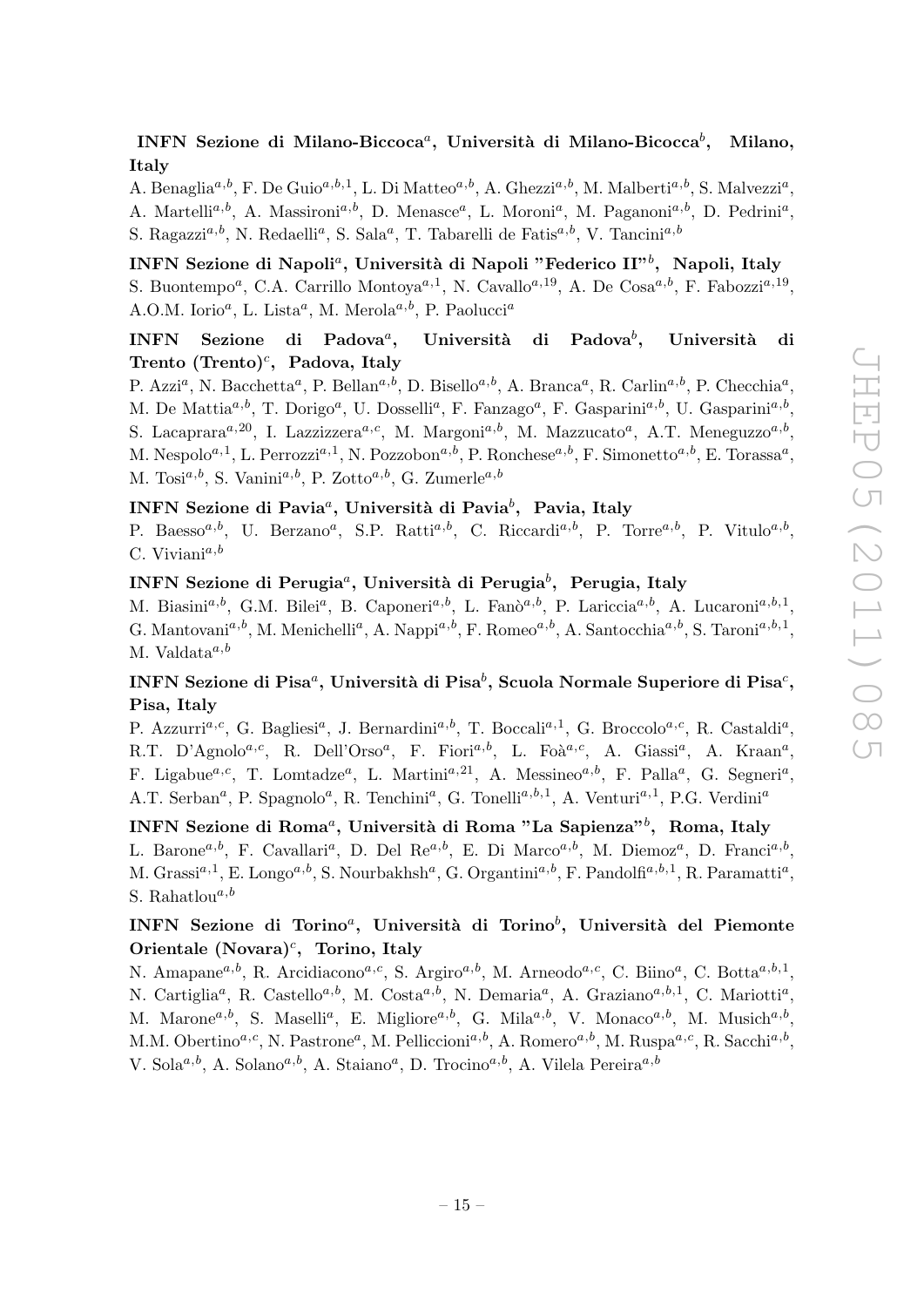### $\mathbf{INFN}\ \mathbf{Sezione}\ \mathbf{di}\ \mathbf{Trie}$ ste $^a,\ \mathbf{Università}\ \mathbf{di}\ \mathbf{Trie}$ ste $^b,\ \ \mathbf{Trie}$ ste, Italy

S. Belforte<sup>a</sup>, F. Cossutti<sup>a</sup>, G. Della Ricca<sup>a, b</sup>, B. Gobbo<sup>a</sup>, D. Montanino<sup>a, b</sup>, A. Penzo<sup>a</sup>

Kangwon National University, Chunchon, Korea S.G. Heo, S.K. Nam

#### Kyungpook National University, Daegu, Korea

S. Chang, J. Chung, D.H. Kim, G.N. Kim, J.E. Kim, D.J. Kong, H. Park, S.R. Ro, D. Son, D.C. Son, T. Son

Chonnam National University, Institute for Universe and Elementary Particles, Kwangju, Korea

Zero Kim, J.Y. Kim, S. Song

#### Korea University, Seoul, Korea

S. Choi, B. Hong, M.S. Jeong, M. Jo, H. Kim, J.H. Kim, T.J. Kim, K.S. Lee, D.H. Moon, S.K. Park, H.B. Rhee, E. Seo, S. Shin, K.S. Sim

University of Seoul, Seoul, Korea

M. Choi, S. Kang, H. Kim, C. Park, I.C. Park, S. Park, G. Ryu

Sungkyunkwan University, Suwon, Korea

Y. Choi, Y.K. Choi, J. Goh, M.S. Kim, E. Kwon, J. Lee, S. Lee, H. Seo, I. Yu

#### Vilnius University, Vilnius, Lithuania

M.J. Bilinskas, I. Grigelionis, M. Janulis, D. Martisiute, P. Petrov, T. Sabonis

### Centro de Investigacion y de Estudios Avanzados del IPN, Mexico City, Mexico

H. Castilla-Valdez, E. De La Cruz-Burelo, R. Lopez-Fernandez, A. Sánchez-Hernández, L.M. Villasenor-Cendejas

#### Universidad Iberoamericana, Mexico City, Mexico

S. Carrillo Moreno, F. Vazquez Valencia

Benemerita Universidad Autonoma de Puebla, Puebla, Mexico H.A. Salazar Ibarguen

Universidad Autónoma de San Luis Potosí, San Luis Potosí, Mexico E. Casimiro Linares, A. Morelos Pineda, M.A. Reyes-Santos

University of Auckland, Auckland, New Zealand D. Krofcheck, J. Tam

University of Canterbury, Christchurch, New Zealand P.H. Butler, R. Doesburg, H. Silverwood

National Centre for Physics, Quaid-I-Azam University, Islamabad, Pakistan M. Ahmad, I. Ahmed, M.I. Asghar, H.R. Hoorani, W.A. Khan, T. Khurshid, S. Qazi

### Institute of Experimental Physics, Faculty of Physics, University of Warsaw, Warsaw, Poland

M. Cwiok, W. Dominik, K. Doroba, A. Kalinowski, M. Konecki, J. Krolikowski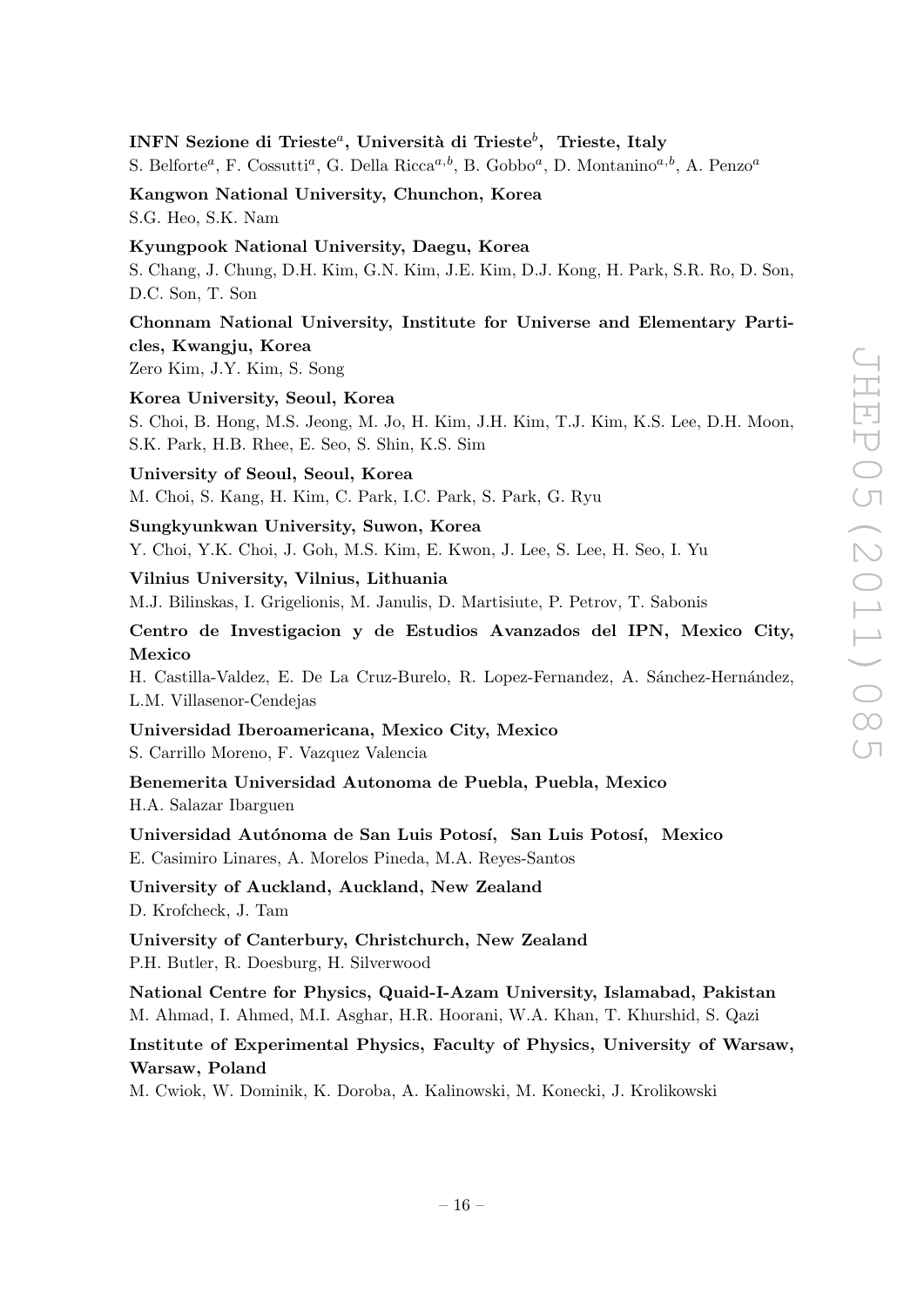#### Soltan Institute for Nuclear Studies, Warsaw, Poland

T. Frueboes, R. Gokieli, M. Górski, M. Kazana, K. Nawrocki, K. Romanowska-Rybinska, M. Szleper, G. Wrochna, P. Zalewski

### Laboratório de Instrumentação e Física Experimental de Partículas, Lisboa, Portugal

N. Almeida, P. Bargassa, A. David, P. Faccioli, P.G. Ferreira Parracho, M. Gallinaro, P. Musella, A. Nayak, J. Seixas, J. Varela

#### Joint Institute for Nuclear Research, Dubna, Russia

S. Afanasiev, I. Belotelov, P. Bunin, I. Golutvin, A. Kamenev, V. Karjavin, G. Kozlov,

A. Lanev, P. Moisenz, V. Palichik, V. Perelygin, S. Shmatov, V. Smirnov, A. Volodko, A. Zarubin

#### Petersburg Nuclear Physics Institute, Gatchina (St Petersburg), Russia

V. Golovtsov, Y. Ivanov, V. Kim, P. Levchenko, V. Murzin, V. Oreshkin, I. Smirnov, V. Sulimov, L. Uvarov, S. Vavilov, A. Vorobyev, A. Vorobyev

#### Institute for Nuclear Research, Moscow, Russia

Yu. Andreev, A. Dermenev, S. Gninenko, N. Golubev, M. Kirsanov, N. Krasnikov, V. Matveev, A. Pashenkov, A. Toropin, S. Troitsky

#### Institute for Theoretical and Experimental Physics, Moscow, Russia

V. Epshteyn, V. Gavrilov, V. Kaftanov<sup>†</sup>, M. Kossov<sup>1</sup>, A. Krokhotin, N. Lychkovskaya, V. Popov, G. Safronov, S. Semenov, V. Stolin, E. Vlasov, A. Zhokin

#### Moscow State University, Moscow, Russia

E. Boos, M. Dubinin<sup>22</sup>, L. Dudko, A. Ershov, A. Gribushin, O. Kodolova, I. Lokhtin, A. Markina, S. Obraztsov, M. Perfilov, S. Petrushanko, L. Sarycheva, V. Savrin, A. Snigirev

#### P.N. Lebedev Physical Institute, Moscow, Russia

V. Andreev, M. Azarkin, I. Dremin, M. Kirakosyan, A. Leonidov, S.V. Rusakov, A. Vinogradov

### State Research Center of Russian Federation, Institute for High Energy Physics, Protvino, Russia

I. Azhgirey, S. Bitioukov, V. Grishin<sup>1</sup>, V. Kachanov, D. Konstantinov, A. Korablev, V. Krychkine, V. Petrov, R. Ryutin, S. Slabospitsky, A. Sobol, L. Tourtchanovitch, S. Troshin, N. Tyurin, A. Uzunian, A. Volkov

### University of Belgrade, Faculty of Physics and Vinca Institute of Nuclear Sciences, Belgrade, Serbia

P. Adzic<sup>23</sup>, M. Djordjevic, D. Krpic<sup>23</sup>, J. Milosevic

### Centro de Investigaciones Energéticas Medioambientales y Tecnológicas (CIEMAT), Madrid, Spain

M. Aguilar-Benitez, J. Alcaraz Maestre, P. Arce, C. Battilana, E. Calvo, M. Cepeda, M. Cerrada, M. Chamizo Llatas, N. Colino, B. De La Cruz, A. Delgado Peris, C. Diez Pardos, D. Domínguez Vázquez, C. Fernandez Bedoya, J.P. Fernández Ramos, A. Ferrando,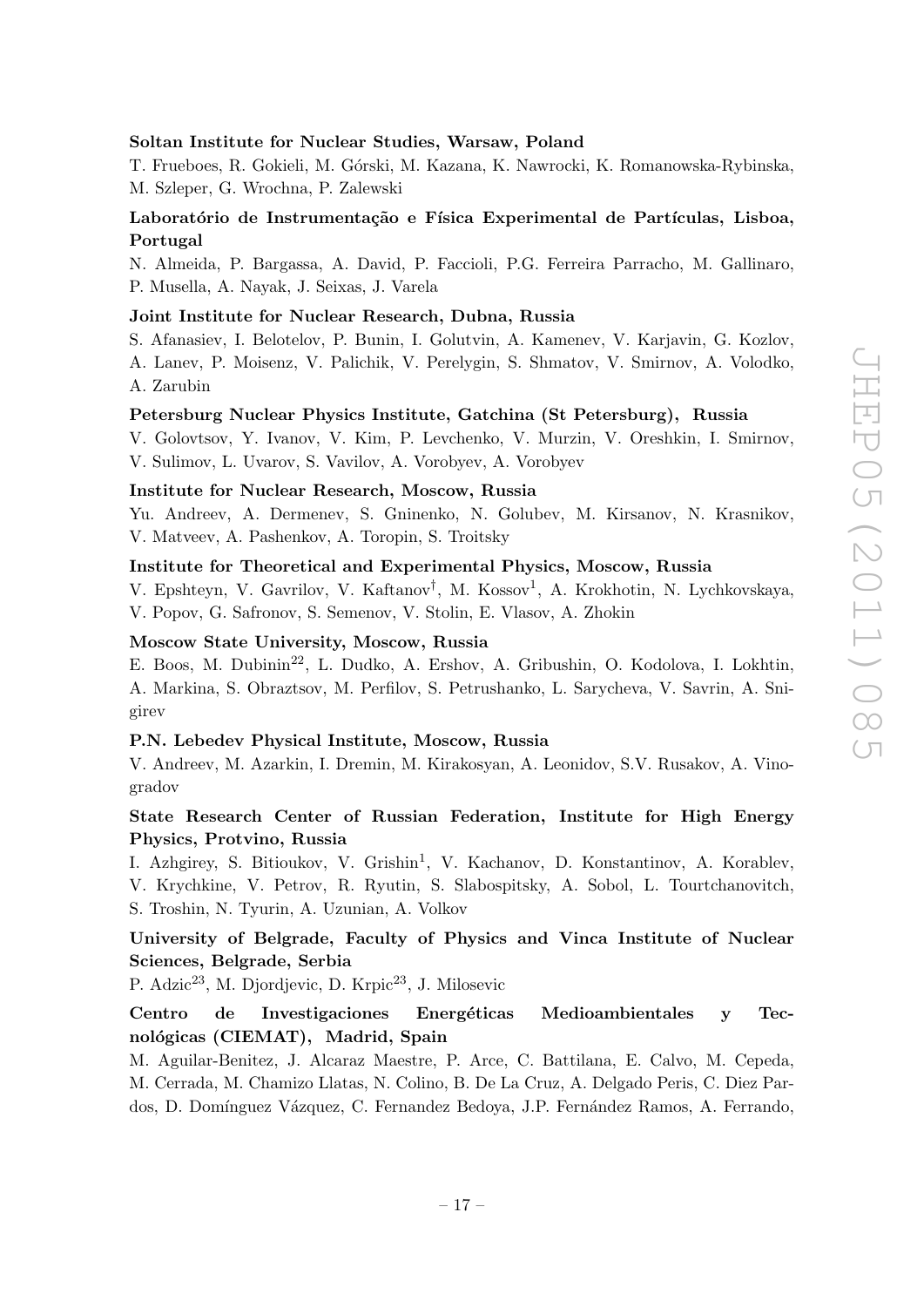J. Flix, M.C. Fouz, P. Garcia-Abia, O. Gonzalez Lopez, S. Goy Lopez, J.M. Hernandez, M.I. Josa, G. Merino, J. Puerta Pelayo, I. Redondo, L. Romero, J. Santaolalla, M.S. Soares, C. Willmott

#### Universidad Autónoma de Madrid, Madrid, Spain

C. Albajar, G. Codispoti, J.F. de Trocóniz

#### Universidad de Oviedo, Oviedo, Spain

J. Cuevas, J. Fernandez Menendez, S. Folgueras, I. Gonzalez Caballero, L. Lloret Iglesias, J.M. Vizan Garcia

### Instituto de Física de Cantabria (IFCA), CSIC-Universidad de Cantabria, Santander, Spain

J.A. Brochero Cifuentes, I.J. Cabrillo, A. Calderon, S.H. Chuang, J. Duarte Campderros, M. Felcini24, M. Fernandez, G. Gomez, J. Gonzalez Sanchez, C. Jorda, P. Lobelle Pardo, A. Lopez Virto, J. Marco, R. Marco, C. Martinez Rivero, F. Matorras, F.J. Munoz Sanchez, J. Piedra Gomez<sup>25</sup>, T. Rodrigo, A.Y. Rodríguez-Marrero, A. Ruiz-Jimeno, L. Scodellaro, M. Sobron Sanudo, I. Vila, R. Vilar Cortabitarte

#### CERN, European Organization for Nuclear Research, Geneva, Switzerland

D. Abbaneo, E. Auffray, G. Auzinger, P. Baillon, A.H. Ball, D. Barney, A.J. Bell<sup>26</sup>, D. Benedetti, C. Bernet<sup>3</sup>, W. Bialas, P. Bloch, A. Bocci, S. Bolognesi, M. Bona, H. Breuker, G. Brona, K. Bunkowski, T. Camporesi, G. Cerminara, J.A. Coarasa Perez, B. Curé, D. D'Enterria, A. De Roeck, S. Di Guida, A. Elliott-Peisert, B. Frisch, W. Funk, A. Gaddi, S. Gennai, G. Georgiou, H. Gerwig, D. Gigi, K. Gill, D. Giordano, F. Glege, R. Gomez-Reino Garrido, M. Gouzevitch, P. Govoni, S. Gowdy, L. Guiducci, M. Hansen, C. Hartl, J. Harvey, J. Hegeman, B. Hegner, H.F. Hoffmann, A. Honma, V. Innocente, P. Janot, K. Kaadze, E. Karavakis, P. Lecoq, C. Lourenço, T. Mäki, L. Malgeri, M. Mannelli, L. Masetti, A. Maurisset, F. Meijers, S. Mersi, E. Meschi, R. Moser, M.U. Mozer, M. Mulders, E. Nesvold<sup>1</sup>, M. Nguyen, T. Orimoto, L. Orsini, E. Perez, A. Petrilli, A. Pfeiffer, M. Pierini, M. Pimiä, G. Polese, A. Racz, J. Rodrigues Antunes, G. Rolandi<sup>27</sup>, T. Rommerskirchen, C. Rovelli, M. Rovere, H. Sakulin, C. Schäfer, C. Schwick, I. Segoni, A. Sharma, P. Siegrist, M. Simon, P. Sphicas<sup>28</sup>, M. Spiropulu<sup>22</sup>, M. Stoye, P. Tropea, A. Tsirou, P. Vichoudis, M. Voutilainen, W.D. Zeuner

#### Paul Scherrer Institut, Villigen, Switzerland

W. Bertl, K. Deiters, W. Erdmann, K. Gabathuler, R. Horisberger, Q. Ingram, H.C. Kaestli, S. König, D. Kotlinski, U. Langenegger, F. Meier, D. Renker, T. Rohe, J. Sibille<sup>29</sup>, A. Starodumov<sup>30</sup>

### Institute for Particle Physics, ETH Zurich, Zurich, Switzerland

P. Bortignon, L. Caminada<sup>31</sup>, Z. Chen, S. Cittolin, G. Dissertori, M. Dittmar, J. Eugster, K. Freudenreich, C. Grab, A. Hervé, W. Hintz, P. Lecomte, W. Lustermann, C. Marchica<sup>31</sup>, P. Martinez Ruiz del Arbol, P. Meridiani, P. Milenovic<sup>32</sup>, F. Moortgat, C. Nägeli<sup>31</sup>, P. Nef, F. Nessi-Tedaldi, L. Pape, F. Pauss, T. Punz, A. Rizzi, F.J. Ronga, M. Rossini, L. Sala, A.K. Sanchez, M.-C. Sawley, B. Stieger, L. Tauscher† , A. Thea, K. Theofilatos, D. Treille, C. Urscheler, R. Wallny, M. Weber, L. Wehrli, J. Weng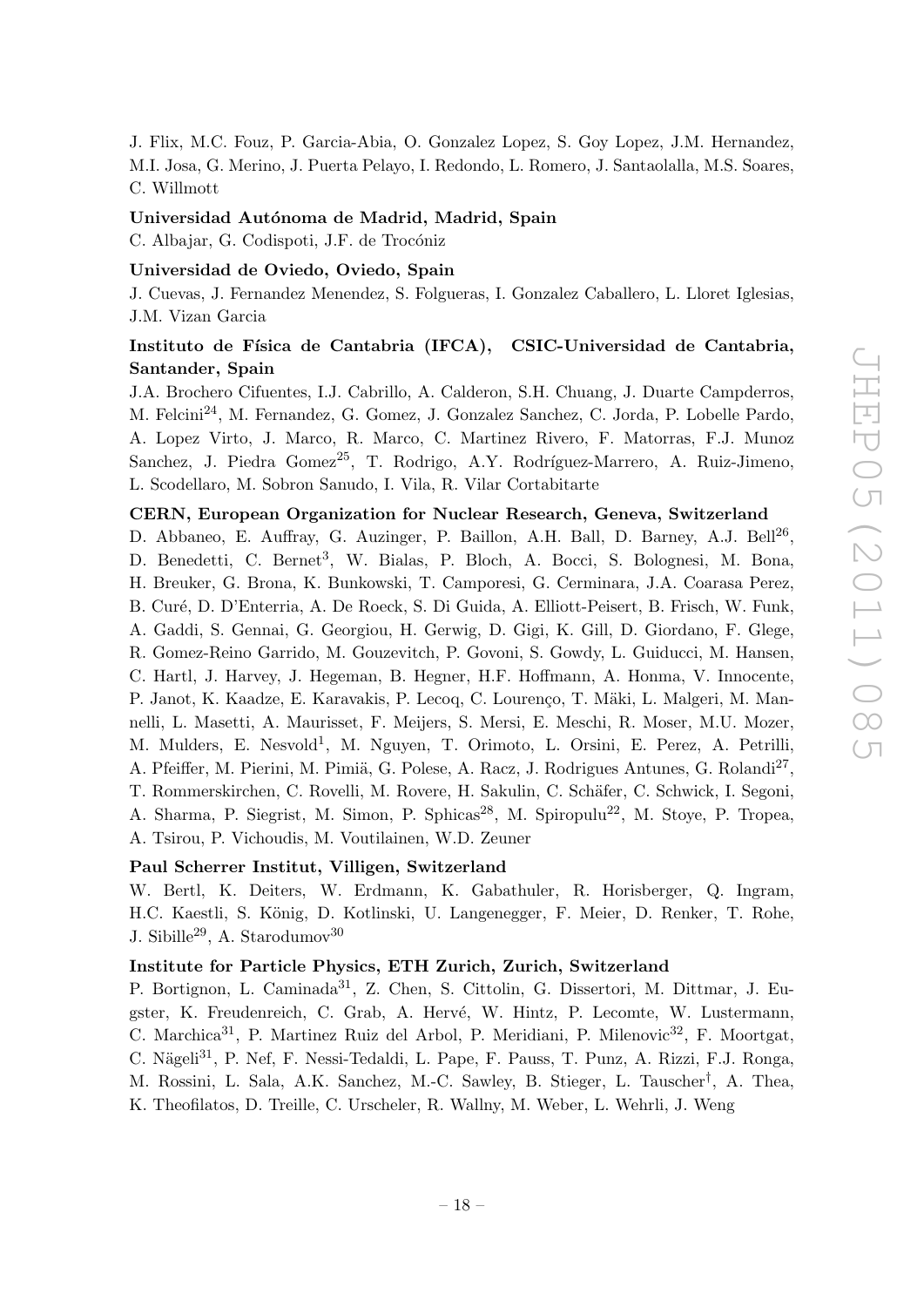#### Universität Zürich, Zurich, Switzerland

E. Aguiló, C. Amsler, V. Chiochia, S. De Visscher, C. Favaro, M. Ivova Rikova, B. Millan Mejias, P. Otiougova, C. Regenfus, P. Robmann, A. Schmidt, H. Snoek

#### National Central University, Chung-Li, Taiwan

Y.H. Chang, K.H. Chen, C.M. Kuo, S.W. Li, W. Lin, Z.K. Liu, Y.J. Lu, D. Mekterovic, R. Volpe, J.H. Wu, S.S. Yu

#### National Taiwan University (NTU), Taipei, Taiwan

P. Bartalini, P. Chang, Y.H. Chang, Y.W. Chang, Y. Chao, K.F. Chen, W.-S. Hou, Y. Hsiung, K.Y. Kao, Y.J. Lei, R.-S. Lu, J.G. Shiu, Y.M. Tzeng, M. Wang

### Cukurova University, Adana, Turkey

A. Adiguzel, M.N. Bakirci<sup>33</sup>, S. Cerci<sup>34</sup>, C. Dozen, I. Dumanoglu, E. Eskut, S. Girgis, G. Gokbulut, Y. Guler, E. Gurpinar, I. Hos, E.E. Kangal, T. Karaman, A. Kayis Topaksu, A. Nart, G. Onengut, K. Ozdemir, S. Ozturk, A. Polatoz, K. Sogut<sup>35</sup>, D. Sunar Cerci<sup>34</sup>, B. Tali, H. Topakli<sup>33</sup>, D. Uzun, L.N. Vergili, M. Vergili, C. Zorbilmez

#### Middle East Technical University, Physics Department, Ankara, Turkey

I.V. Akin, T. Aliev, S. Bilmis, M. Deniz, H. Gamsizkan, A.M. Guler, K. Ocalan, A. Ozpineci, M. Serin, R. Sever, U.E. Surat, E. Yildirim, M. Zeyrek

#### Bogazici University, Istanbul, Turkey

M. Deliomeroglu, D. Demir<sup>36</sup>, E. Gülmez, B. Isildak, M. Kaya<sup>37</sup>, O. Kaya<sup>37</sup>, S. Ozkorucuklu<sup>38</sup>, N. Sonmez<sup>39</sup>

### National Scientific Center, Kharkov Institute of Physics and Technology, Kharkov, Ukraine

L. Levchuk

#### University of Bristol, Bristol, U.K.

F. Bostock, J.J. Brooke, T.L. Cheng, E. Clement, D. Cussans, R. Frazier, J. Goldstein, M. Grimes, M. Hansen, D. Hartley, G.P. Heath, H.F. Heath, J. Jackson, L. Kreczko, S. Metson, D.M. Newbold<sup>40</sup>, K. Nirunpong, A. Poll, S. Senkin, V.J. Smith, S. Ward

### Rutherford Appleton Laboratory, Didcot, U.K.

L. Basso<sup>41</sup>, K.W. Bell, A. Belyaev<sup>41</sup>, C. Brew, R.M. Brown, B. Camanzi, D.J.A. Cockerill, J.A. Coughlan, K. Harder, S. Harper, B.W. Kennedy, E. Olaiya, D. Petyt, B.C. Radburn-Smith, C.H. Shepherd-Themistocleous, I.R. Tomalin, W.J. Womersley, S.D. Worm

#### Imperial College, London, U.K.

R. Bainbridge, G. Ball, J. Ballin, R. Beuselinck, O. Buchmuller, D. Colling, N. Cripps, M. Cutajar, G. Davies, M. Della Negra, W. Ferguson, J. Fulcher, D. Futyan, A. Gilbert, A. Guneratne Bryer, G. Hall, Z. Hatherell, J. Hays, G. Iles, M. Jarvis, G. Karapostoli, L. Lyons, B.C. MacEvoy, A.-M. Magnan, J. Marrouche, B. Mathias, R. Nandi, J. Nash, A. Nikitenko<sup>30</sup>, A. Papageorgiou, M. Pesaresi, K. Petridis, M. Pioppi<sup>42</sup>, D.M. Raymond, S. Rogerson, N. Rompotis, A. Rose, M.J. Ryan, C. Seez, P. Sharp, A. Sparrow, A. Tapper, S. Tourneur, M. Vazquez Acosta, T. Virdee, S. Wakefield, N. Wardle, D. Wardrope, T. Whyntie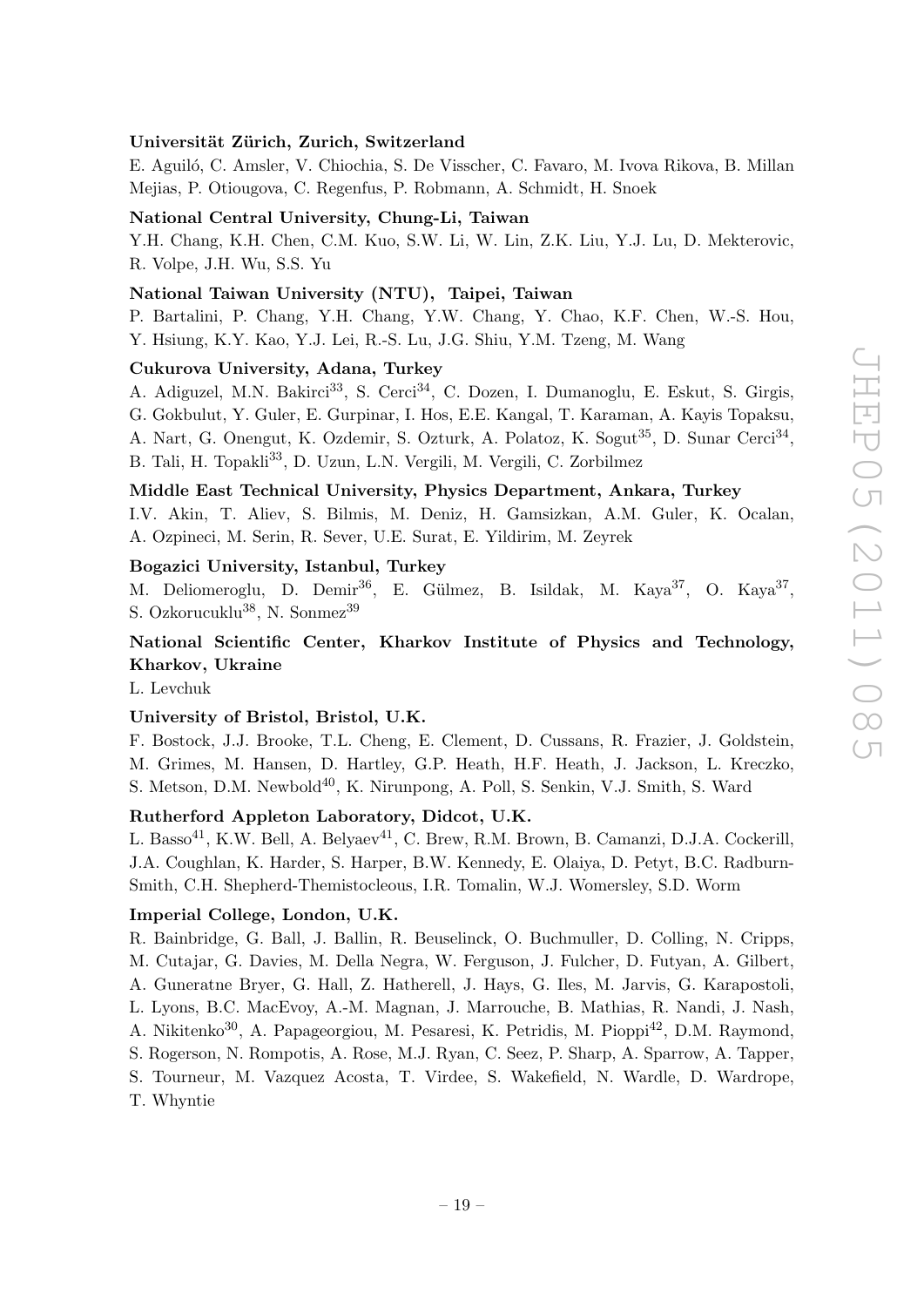#### Brunel University, Uxbridge, U.K.

M. Barrett, M. Chadwick, J.E. Cole, P.R. Hobson, A. Khan, P. Kyberd, D. Leslie, W. Martin, I.D. Reid, L. Teodorescu

Baylor University, Waco, U.S.A.

K. Hatakeyama

#### Boston University, Boston, U.S.A.

T. Bose, E. Carrera Jarrin, C. Fantasia, A. Heister, J. St. John, P. Lawson, D. Lazic, J. Rohlf, D. Sperka, L. Sulak

#### Brown University, Providence, U.S.A.

A. Avetisyan, S. Bhattacharya, J.P. Chou, D. Cutts, A. Ferapontov, U. Heintz, S. Jabeen, G. Kukartsev, G. Landsberg, M. Narain, D. Nguyen, M. Segala, T. Speer, K.V. Tsang

#### University of California, Davis, Davis, U.S.A.

R. Breedon, M. Calderon De La Barca Sanchez, S. Chauhan, M. Chertok, J. Conway, P.T. Cox, J. Dolen, R. Erbacher, E. Friis, W. Ko, A. Kopecky, R. Lander, H. Liu, S. Maruyama, T. Miceli, M. Nikolic, D. Pellett, J. Robles, S. Salur, T. Schwarz, M. Searle, J. Smith, M. Squires, M. Tripathi, R. Vasquez Sierra, C. Veelken

#### University of California, Los Angeles, Los Angeles, U.S.A.

V. Andreev, K. Arisaka, D. Cline, R. Cousins, A. Deisher, J. Duris, S. Erhan, C. Farrell, J. Hauser, M. Ignatenko, C. Jarvis, C. Plager, G. Rakness, P. Schlein† , J. Tucker, V. Valuev

#### University of California, Riverside, Riverside, U.S.A.

J. Babb, A. Chandra, R. Clare, J. Ellison, J.W. Gary, F. Giordano, G. Hanson, G.Y. Jeng, S.C. Kao, F. Liu, H. Liu, O.R. Long, A. Luthra, H. Nguyen, B.C. Shen† , R. Stringer, J. Sturdy, S. Sumowidagdo, R. Wilken, S. Wimpenny

#### University of California, San Diego, La Jolla, U.S.A.

W. Andrews, J.G. Branson, G.B. Cerati, E. Dusinberre, D. Evans, F. Golf, A. Holzner, R. Kelley, M. Lebourgeois, J. Letts, B. Mangano, S. Padhi, C. Palmer, G. Petrucciani, H. Pi, M. Pieri, R. Ranieri, M. Sani, V. Sharma, S. Simon, Y. Tu, A. Vartak, S. Wasserbaech<sup>43</sup>, F. Würthwein, A. Yagil, J. Yoo

#### University of California, Santa Barbara, Santa Barbara, U.S.A.

D. Barge, R. Bellan, C. Campagnari, M. D'Alfonso, T. Danielson, K. Flowers, P. Geffert, J. Incandela, C. Justus, P. Kalavase, S.A. Koay, D. Kovalskyi, V. Krutelyov, S. Lowette, N. Mccoll, V. Pavlunin, F. Rebassoo, J. Ribnik, J. Richman, R. Rossin, D. Stuart, W. To, J.R. Vlimant

### California Institute of Technology, Pasadena, U.S.A.

A. Apresyan, A. Bornheim, J. Bunn, Y. Chen, M. Gataullin, Y. Ma, A. Mott, H.B. Newman, C. Rogan, K. Shin, V. Timciuc, P. Traczyk, J. Veverka, R. Wilkinson, Y. Yang, R.Y. Zhu

#### Carnegie Mellon University, Pittsburgh, U.S.A.

B. Akgun, R. Carroll, T. Ferguson, Y. Iiyama, D.W. Jang, S.Y. Jun, Y.F. Liu, M. Paulini, J. Russ, H. Vogel, I. Vorobiev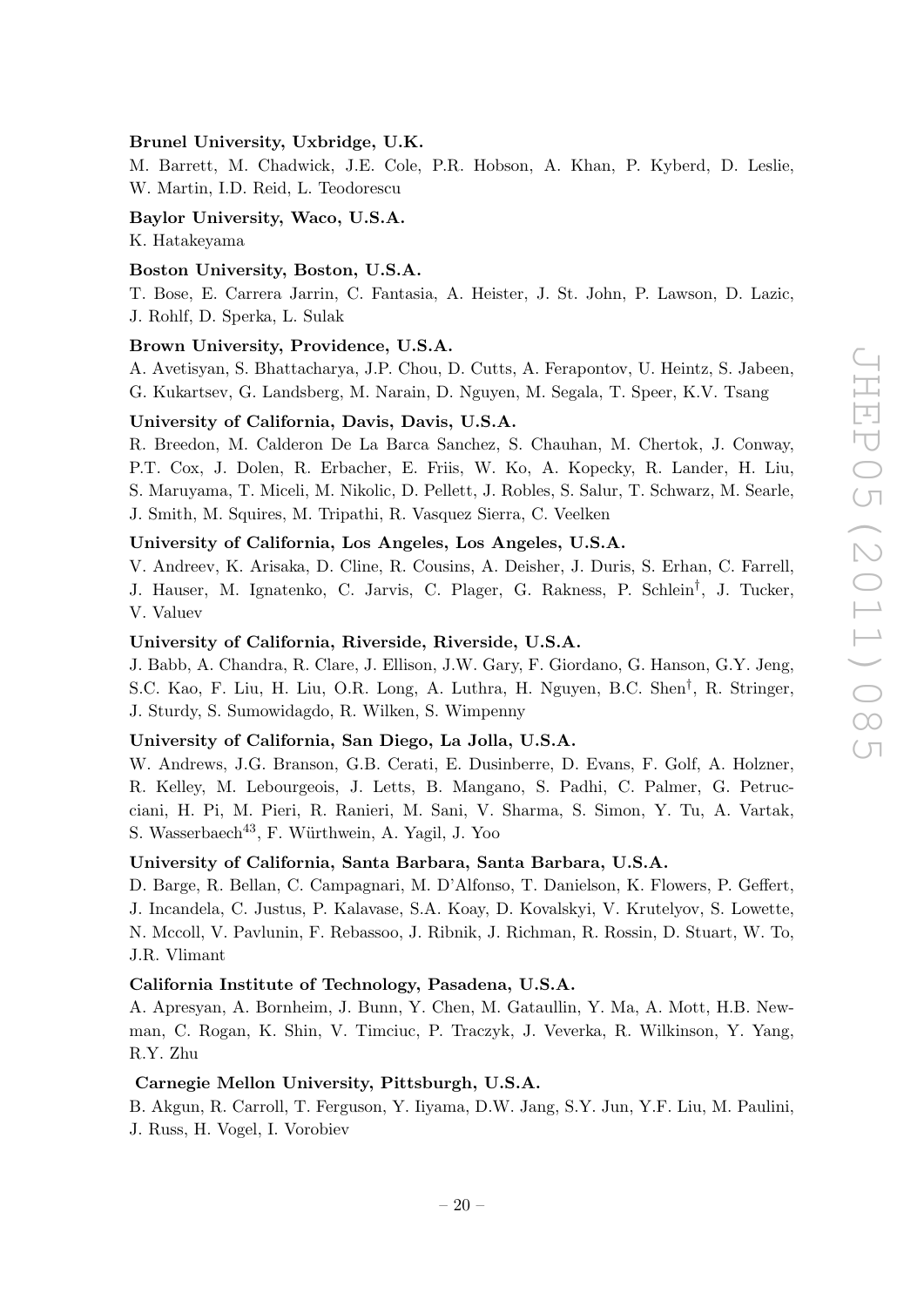#### University of Colorado at Boulder, Boulder, U.S.A.

J.P. Cumalat, M.E. Dinardo, B.R. Drell, C.J. Edelmaier, W.T. Ford, A. Gaz, B. Heyburn, E. Luiggi Lopez, U. Nauenberg, J.G. Smith, K. Stenson, K.A. Ulmer, S.R. Wagner, S.L. Zang

#### Cornell University, Ithaca, U.S.A.

L. Agostino, J. Alexander, D. Cassel, A. Chatterjee, S. Das, N. Eggert, L.K. Gibbons, B. Heltsley, W. Hopkins, A. Khukhunaishvili, B. Kreis, G. Nicolas Kaufman, J.R. Patterson, D. Puigh, A. Ryd, X. Shi, W. Sun, W.D. Teo, J. Thom, J. Thompson, J. Vaughan, Y. Weng, L. Winstrom, P. Wittich

#### Fairfield University, Fairfield, U.S.A.

A. Biselli, G. Cirino, D. Winn

### Fermi National Accelerator Laboratory, Batavia, U.S.A.

S. Abdullin, M. Albrow, J. Anderson, G. Apollinari, M. Atac, J.A. Bakken, S. Banerjee, L.A.T. Bauerdick, A. Beretvas, J. Berryhill, P.C. Bhat, I. Bloch, F. Borcherding, K. Burkett, J.N. Butler, V. Chetluru, H.W.K. Cheung, F. Chlebana, S. Cihangir, W. Cooper, D.P. Eartly, V.D. Elvira, S. Esen, I. Fisk, J. Freeman, Y. Gao, E. Gottschalk, D. Green, K. Gunthoti, O. Gutsche, J. Hanlon, R.M. Harris, J. Hirschauer, B. Hooberman, H. Jensen, M. Johnson, U. Joshi, R. Khatiwada, B. Klima, K. Kousouris, S. Kunori, S. Kwan, C. Leonidopoulos, P. Limon, D. Lincoln, R. Lipton, J. Lykken, K. Maeshima, J.M. Marraffino, D. Mason, P. McBride, T. Miao, K. Mishra, S. Mrenna, Y. Musienko<sup>44</sup>, C. Newman-Holmes, V. O'Dell, R. Pordes, O. Prokofyev, N. Saoulidou, E. Sexton-Kennedy, S. Sharma, W.J. Spalding, L. Spiegel, P. Tan, L. Taylor, S. Tkaczyk, L. Uplegger, E.W. Vaandering, R. Vidal, J. Whitmore, W. Wu, F. Yang, F. Yumiceva, J.C. Yun

#### University of Florida, Gainesville, U.S.A.

D. Acosta, P. Avery, D. Bourilkov, M. Chen, M. De Gruttola, G.P. Di Giovanni, D. Dobur, A. Drozdetskiy, R.D. Field, M. Fisher, Y. Fu, I.K. Furic, J. Gartner, B. Kim, J. Konigsberg, A. Korytov, A. Kropivnitskaya, T. Kypreos, K. Matchev, G. Mitselmakher, L. Muniz, Y. Pakhotin, C. Prescott, R. Remington, M. Schmitt, B. Scurlock, P. Sellers, N. Skhirtladze, M. Snowball, D. Wang, J. Yelton, M. Zakaria

#### Florida International University, Miami, U.S.A.

C. Ceron, V. Gaultney, L. Kramer, L.M. Lebolo, S. Linn, P. Markowitz, G. Martinez, D. Mesa, J.L. Rodriguez

#### Florida State University, Tallahassee, U.S.A.

T. Adams, A. Askew, D. Bandurin, J. Bochenek, J. Chen, B. Diamond, S.V. Gleyzer, J. Haas, S. Hagopian, V. Hagopian, M. Jenkins, K.F. Johnson, H. Prosper, L. Quertenmont, S. Sekmen, V. Veeraraghavan

#### Florida Institute of Technology, Melbourne, U.S.A.

M.M. Baarmand, B. Dorney, S. Guragain, M. Hohlmann, H. Kalakhety, R. Ralich, I. Vodopiyanov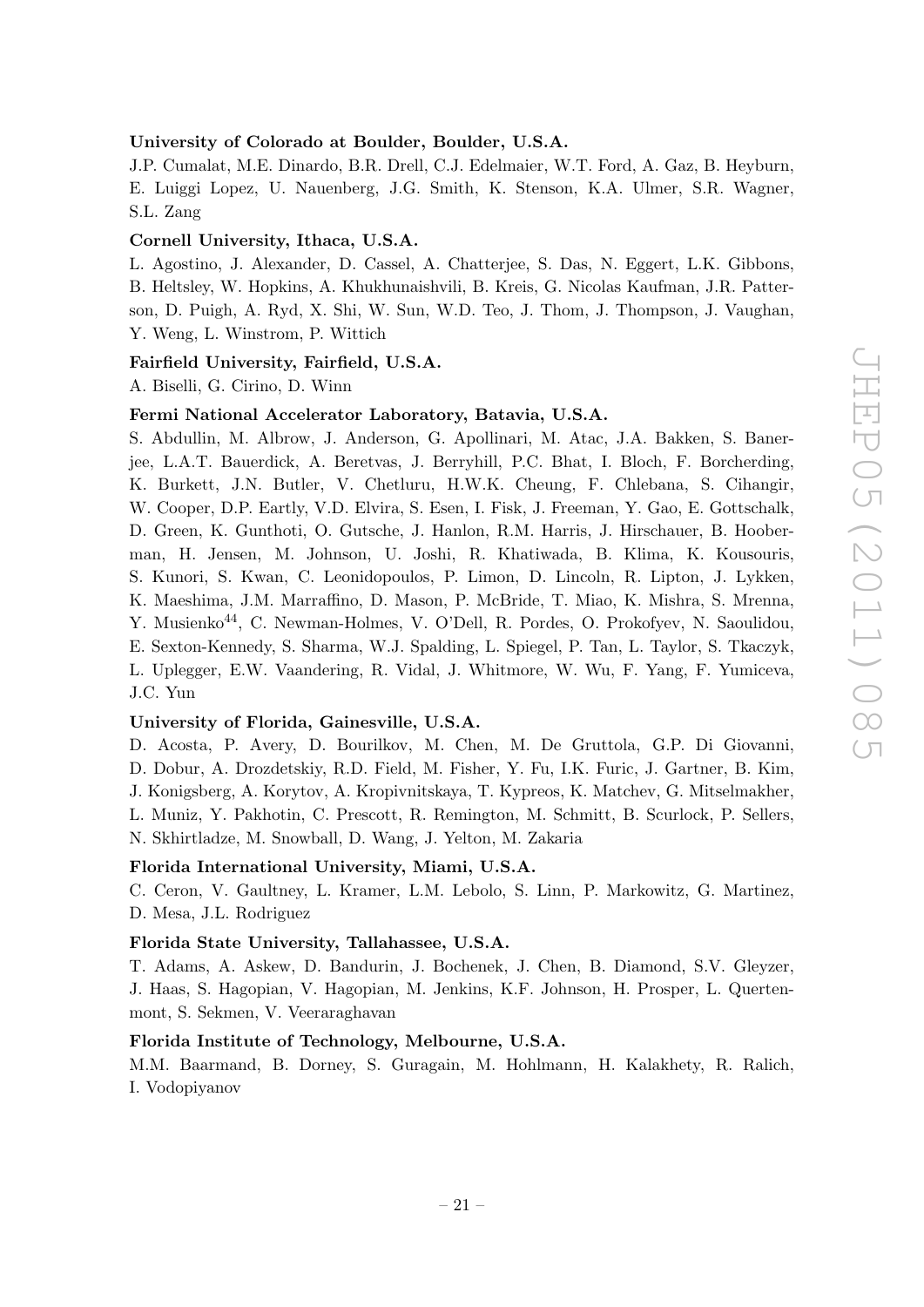#### University of Illinois at Chicago (UIC), Chicago, U.S.A.

M.R. Adams, I.M. Anghel, L. Apanasevich, Y. Bai, V.E. Bazterra, R.R. Betts, J. Callner, R. Cavanaugh, C. Dragoiu, L. Gauthier, C.E. Gerber, D.J. Hofman, S. Khalatyan, G.J. Kunde45, F. Lacroix, M. Malek, C. O'Brien, C. Silvestre, A. Smoron, D. Strom, N. Varelas

#### The University of Iowa, Iowa City, U.S.A.

U. Akgun, E.A. Albayrak, B. Bilki, W. Clarida, F. Duru, C.K. Lae, E. McCliment, J.-P. Merlo, H. Mermerkaya<sup>46</sup>, A. Mestvirishvili, A. Moeller, J. Nachtman, C.R. Newsom, E. Norbeck, J. Olson, Y. Onel, F. Ozok, S. Sen, J. Wetzel, T. Yetkin, K. Yi

#### Johns Hopkins University, Baltimore, U.S.A.

B.A. Barnett, B. Blumenfeld, A. Bonato, C. Eskew, D. Fehling, G. Giurgiu, A.V. Gritsan, Z.J. Guo, G. Hu, P. Maksimovic, S. Rappoccio, M. Swartz, N.V. Tran, A. Whitbeck

#### The University of Kansas, Lawrence, U.S.A.

P. Baringer, A. Bean, G. Benelli, O. Grachov, M. Murray, D. Noonan, S. Sanders, J.S. Wood, V. Zhukova

#### Kansas State University, Manhattan, U.S.A.

A.f. Barfuss, T. Bolton, I. Chakaberia, A. Ivanov, S. Khalil, M. Makouski, Y. Maravin, S. Shrestha, I. Svintradze, Z. Wan

Lawrence Livermore National Laboratory, Livermore, U.S.A.

J. Gronberg, D. Lange, D. Wright

#### University of Maryland, College Park, U.S.A.

A. Baden, M. Boutemeur, S.C. Eno, D. Ferencek, J.A. Gomez, N.J. Hadley, R.G. Kellogg, M. Kirn, Y. Lu, A.C. Mignerey, K. Rossato, P. Rumerio, F. Santanastasio, A. Skuja, J. Temple, M.B. Tonjes, S.C. Tonwar, E. Twedt

#### Massachusetts Institute of Technology, Cambridge, U.S.A.

B. Alver, G. Bauer, J. Bendavid, W. Busza, E. Butz, I.A. Cali, M. Chan, V. Dutta, P. Everaerts, G. Gomez Ceballos, M. Goncharov, K.A. Hahn, P. Harris, Y. Kim, M. Klute, Y.-J. Lee, W. Li, C. Loizides, P.D. Luckey, T. Ma, S. Nahn, C. Paus, D. Ralph, C. Roland, G. Roland, M. Rudolph, G.S.F. Stephans, F. Stöckli, K. Sumorok, K. Sung, E.A. Wenger, S. Xie, M. Yang, Y. Yilmaz, A.S. Yoon, M. Zanetti

#### University of Minnesota, Minneapolis, U.S.A.

P. Cole, S.I. Cooper, P. Cushman, B. Dahmes, A. De Benedetti, P.R. Dudero, G. Franzoni, J. Haupt, K. Klapoetke, Y. Kubota, J. Mans, V. Rekovic, R. Rusack, M. Sasseville, A. Singovsky

#### University of Mississippi, University, U.S.A.

L.M. Cremaldi, R. Godang, R. Kroeger, L. Perera, R. Rahmat, D.A. Sanders, D. Summers

#### University of Nebraska-Lincoln, Lincoln, U.S.A.

K. Bloom, S. Bose, J. Butt, D.R. Claes, A. Dominguez, M. Eads, J. Keller, T. Kelly, I. Kravchenko, J. Lazo-Flores, H. Malbouisson, S. Malik, G.R. Snow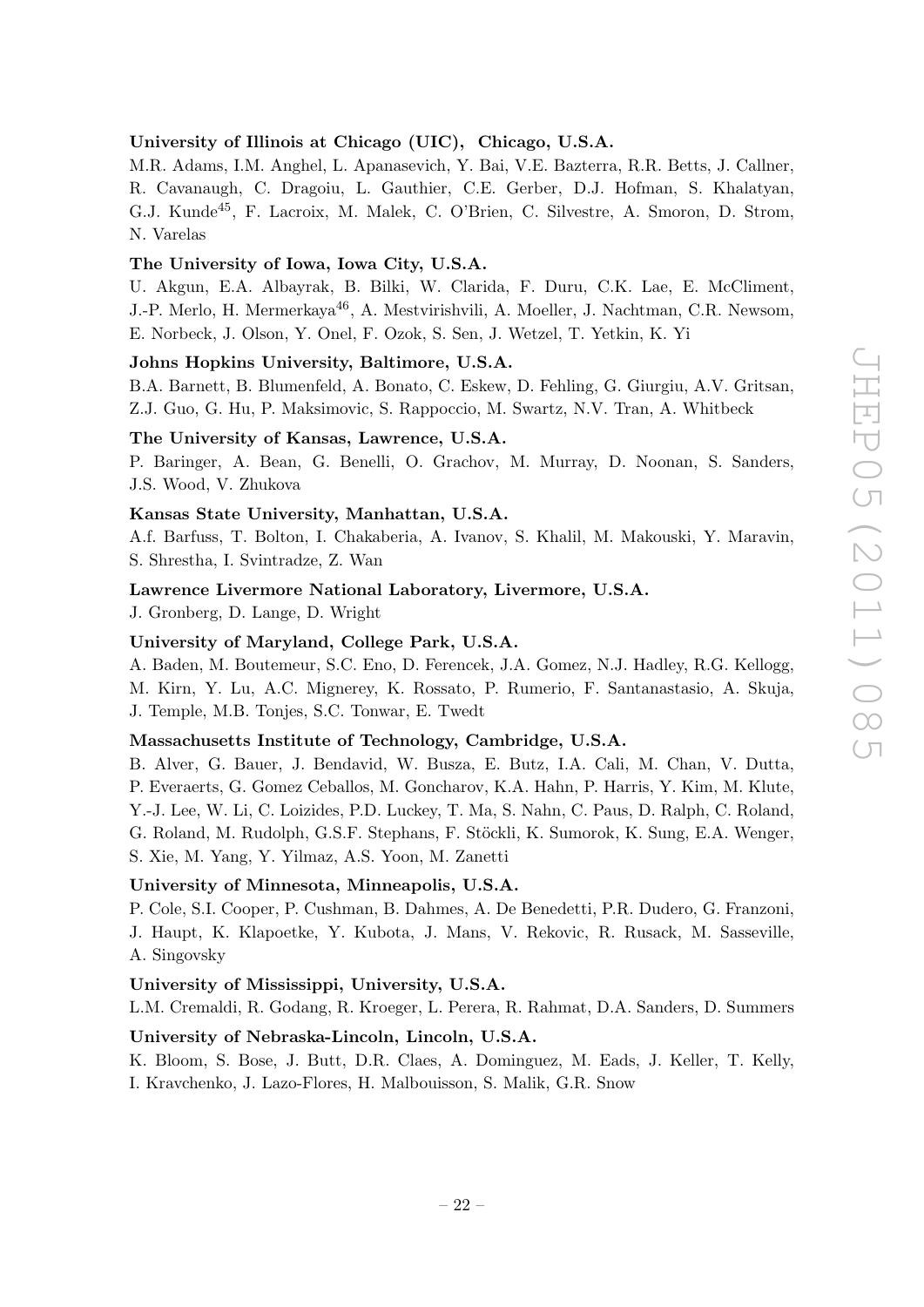#### State University of New York at Buffalo, Buffalo, U.S.A.

U. Baur, A. Godshalk, I. Iashvili, S. Jain, A. Kharchilava, A. Kumar, S.P. Shipkowski, K. Smith

#### Northeastern University, Boston, U.S.A.

G. Alverson, E. Barberis, D. Baumgartel, O. Boeriu, M. Chasco, S. Reucroft, J. Swain, D. Wood, J. Zhang

#### Northwestern University, Evanston, U.S.A.

A. Anastassov, A. Kubik, N. Odell, R.A. Ofierzynski, B. Pollack, A. Pozdnyakov, M. Schmitt, S. Stoynev, M. Velasco, S. Won

#### University of Notre Dame, Notre Dame, U.S.A.

L. Antonelli, D. Berry, M. Hildreth, C. Jessop, D.J. Karmgard, J. Kolb, T. Kolberg, K. Lannon, W. Luo, S. Lynch, N. Marinelli, D.M. Morse, T. Pearson, R. Ruchti, J. Slaunwhite, N. Valls, M. Wayne, J. Ziegler

#### The Ohio State University, Columbus, U.S.A.

B. Bylsma, L.S. Durkin, J. Gu, C. Hill, P. Killewald, K. Kotov, T.Y. Ling, M. Rodenburg, G. Williams

#### Princeton University, Princeton, U.S.A.

N. Adam, E. Berry, P. Elmer, D. Gerbaudo, V. Halyo, P. Hebda, A. Hunt, J. Jones, E. Laird, D. Lopes Pegna, D. Marlow, T. Medvedeva, M. Mooney, J. Olsen, P. Piroué, X. Quan, H. Saka, D. Stickland, C. Tully, J.S. Werner, A. Zuranski

#### University of Puerto Rico, Mayaguez, U.S.A.

J.G. Acosta, X.T. Huang, A. Lopez, H. Mendez, S. Oliveros, J.E. Ramirez Vargas, A. Zatserklyaniy

#### Purdue University, West Lafayette, U.S.A.

E. Alagoz, V.E. Barnes, G. Bolla, L. Borrello, D. Bortoletto, A. Everett, A.F. Garfinkel, L. Gutay, Z. Hu, M. Jones, O. Koybasi, M. Kress, A.T. Laasanen, N. Leonardo, C. Liu, V. Maroussov, P. Merkel, D.H. Miller, N. Neumeister, I. Shipsey, D. Silvers, A. Svyatkovskiy, H.D. Yoo, J. Zablocki, Y. Zheng

#### Purdue University Calumet, Hammond, U.S.A.

P. Jindal, N. Parashar

#### Rice University, Houston, U.S.A.

C. Boulahouache, V. Cuplov, K.M. Ecklund, F.J.M. Geurts, B.P. Padley, R. Redjimi, J. Roberts, J. Zabel

#### University of Rochester, Rochester, U.S.A.

B. Betchart, A. Bodek, Y.S. Chung, R. Covarelli, P. de Barbaro, R. Demina, Y. Eshaq, H. Flacher, A. Garcia-Bellido, P. Goldenzweig, Y. Gotra, J. Han, A. Harel, D.C. Miner,

D. Orbaker, G. Petrillo, D. Vishnevskiy, M. Zielinski

#### The Rockefeller University, New York, U.S.A.

A. Bhatti, R. Ciesielski, L. Demortier, K. Goulianos, G. Lungu, S. Malik, C. Mesropian, M. Yan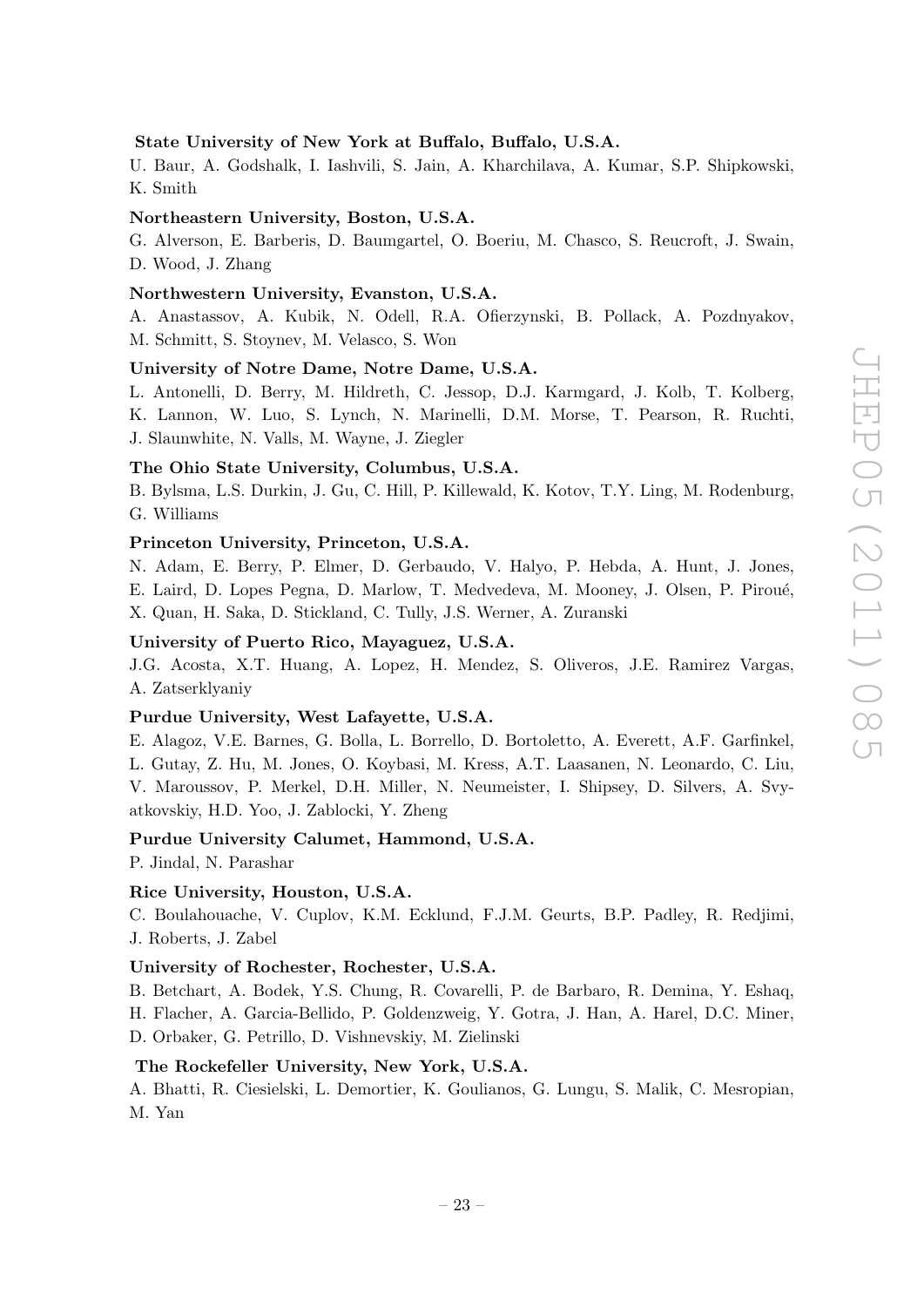#### Rutgers, the State University of New Jersey, Piscataway, U.S.A.

O. Atramentov, A. Barker, D. Duggan, Y. Gershtein, R. Gray, E. Halkiadakis, D. Hidas, D. Hits, A. Lath, S. Panwalkar, R. Patel, A. Richards, K. Rose, S. Schnetzer, S. Somalwar, R. Stone, S. Thomas

#### University of Tennessee, Knoxville, U.S.A.

G. Cerizza, M. Hollingsworth, S. Spanier, Z.C. Yang, A. York

#### Texas A&M University, College Station, U.S.A.

J. Asaadi, R. Eusebi, J. Gilmore, A. Gurrola, T. Kamon, V. Khotilovich, R. Montalvo, C.N. Nguyen, I. Osipenkov, J. Pivarski, A. Safonov, S. Sengupta, A. Tatarinov, D. Toback, M. Weinberger

#### Texas Tech University, Lubbock, U.S.A.

N. Akchurin, C. Bardak, J. Damgov, C. Jeong, K. Kovitanggoon, S.W. Lee, Y. Roh, A. Sill, I. Volobouev, R. Wigmans, E. Yazgan

#### Vanderbilt University, Nashville, U.S.A.

E. Appelt, E. Brownson, D. Engh, C. Florez, W. Gabella, M. Issah, W. Johns, P. Kurt, C. Maguire, A. Melo, P. Sheldon, B. Snook, S. Tuo, J. Velkovska

#### University of Virginia, Charlottesville, U.S.A.

M.W. Arenton, M. Balazs, S. Boutle, B. Cox, B. Francis, R. Hirosky, A. Ledovskoy, C. Lin, C. Neu, R. Yohay

#### Wayne State University, Detroit, U.S.A.

S. Gollapinni, R. Harr, P.E. Karchin, P. Lamichhane, M. Mattson, C. Milstène, A. Sakharov

#### University of Wisconsin, Madison, U.S.A.

M. Anderson, M. Bachtis, J.N. Bellinger, D. Carlsmith, S. Dasu, J. Efron, K. Flood, L. Gray, K.S. Grogg, M. Grothe, R. Hall-Wilton, M. Herndon, P. Klabbers, J. Klukas, A. Lanaro, C. Lazaridis, J. Leonard, R. Loveless, A. Mohapatra, F. Palmonari, D. Reeder, I. Ross, A. Savin, W.H. Smith, J. Swanson, M. Weinberg

†Deceased

<sup>1</sup>Also at CERN, European Organization for Nuclear Research, Geneva, Switzerland

<sup>2</sup>Also at Universidade Federal do ABC, Santo Andre, Brazil

<sup>3</sup>Also at Laboratoire Leprince-Ringuet, Ecole Polytechnique, IN2P3-CNRS, Palaiseau, France

- <sup>4</sup>Also at Suez Canal University, Suez, Egypt
- <sup>5</sup>Also at British University, Cairo, Egypt
- <sup>6</sup>Also at Soltan Institute for Nuclear Studies, Warsaw, Poland
- <sup>7</sup>Also at Massachusetts Institute of Technology, Cambridge, U.S.A.
- <sup>8</sup>Also at Université de Haute-Alsace, Mulhouse, France
- <sup>9</sup>Also at Brandenburg University of Technology, Cottbus, Germany
- <sup>10</sup>Also at Moscow State University, Moscow, Russia

<sup>11</sup>Also at Institute of Nuclear Research ATOMKI, Debrecen, Hungary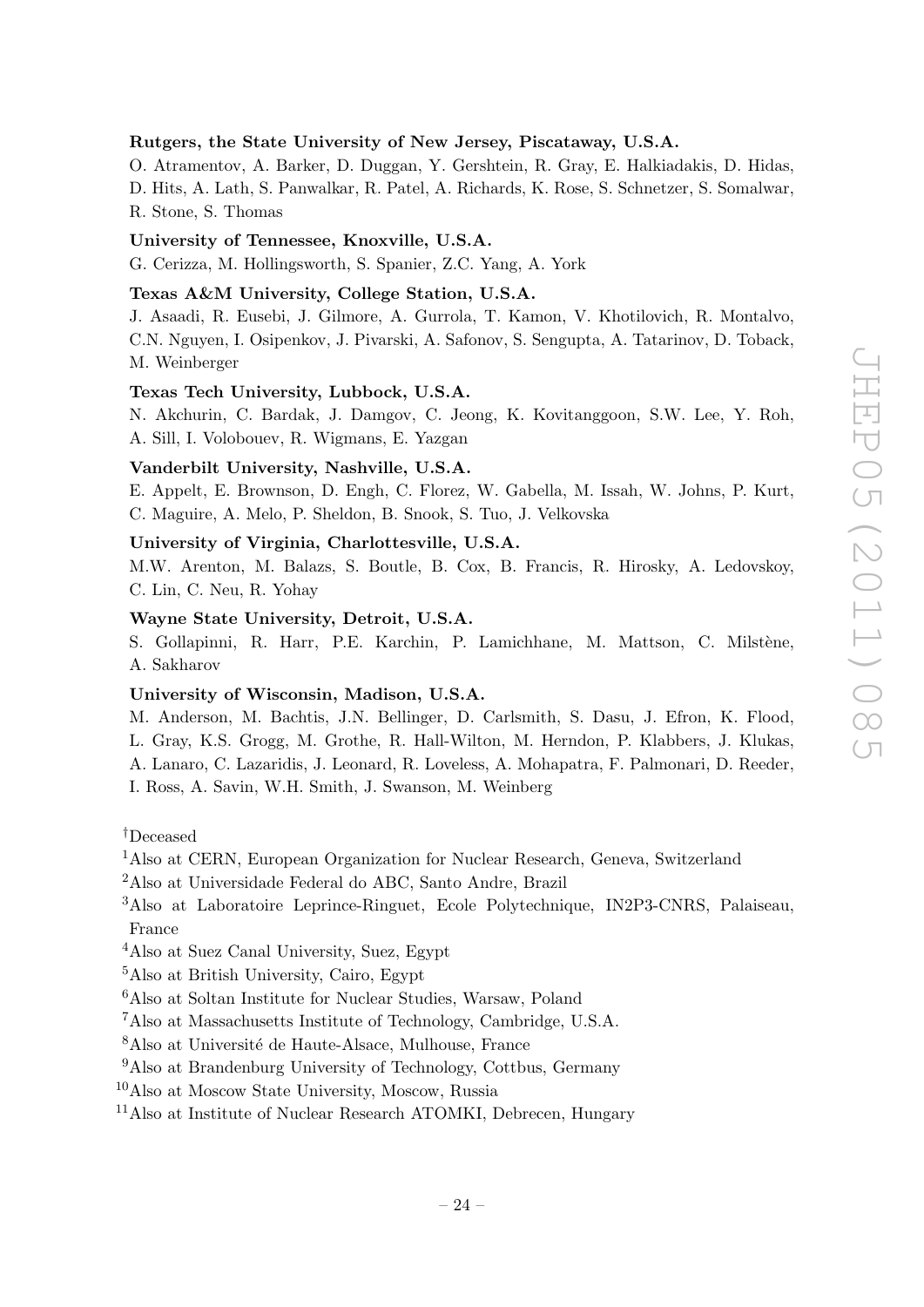- Also at Eötvös Loránd University, Budapest, Hungary
- Also at Tata Institute of Fundamental Research HECR, Mumbai, India
- Also at University of Visva-Bharati, Santiniketan, India
- Also at Sharif University of Technology, Tehran, Iran
- Also at Shiraz University, Shiraz, Iran
- Also at Isfahan University of Technology, Isfahan, Iran
- <sup>18</sup>Also at Facoltà Ingegneria Università di Roma "La Sapienza", Roma, Italy
- <sup>19</sup>Also at Università della Basilicata, Potenza, Italy
- Also at Laboratori Nazionali di Legnaro dell' INFN, Legnaro, Italy
- <sup>21</sup>Also at Università degli studi di Siena, Siena, Italy
- Also at California Institute of Technology, Pasadena, U.S.A.
- Also at Faculty of Physics of University of Belgrade, Belgrade, Serbia
- Also at University of California, Los Angeles, Los Angeles, U.S.A.
- Also at University of Florida, Gainesville, U.S.A.
- Also at Université de Genève, Geneva, Switzerland
- Also at Scuola Normale e Sezione dell' INFN, Pisa, Italy
- Also at University of Athens, Athens, Greece
- Also at The University of Kansas, Lawrence, U.S.A.
- Also at Institute for Theoretical and Experimental Physics, Moscow, Russia
- Also at Paul Scherrer Institut, Villigen, Switzerland
- <sup>32</sup>Also at University of Belgrade, Faculty of Physics and Vinca Institute of Nuclear Sciences, Belgrade, Serbia
- Also at Gaziosmanpasa University, Tokat, Turkey
- Also at Adiyaman University, Adiyaman, Turkey
- Also at Mersin University, Mersin, Turkey
- Also at Izmir Institute of Technology, Izmir, Turkey
- Also at Kafkas University, Kars, Turkey
- Also at Suleyman Demirel University, Isparta, Turkey
- Also at Ege University, Izmir, Turkey
- Also at Rutherford Appleton Laboratory, Didcot, U.K.
- Also at School of Physics and Astronomy, University of Southampton, Southampton, U.K.
- Also at INFN Sezione di Perugia; Università di Perugia, Perugia, Italy
- Also at Utah Valley University, Orem, U.S.A.
- Also at Institute for Nuclear Research, Moscow, Russia
- Also at Los Alamos National Laboratory, Los Alamos, U.S.A.
- Also at Erzincan University, Erzincan, Turkey

Open Access. This article is distributed under the terms of the Creative Commons Attribution Noncommercial License which permits any noncommercial use, distribution, and reproduction in any medium, provided the original author(s) and source are credited.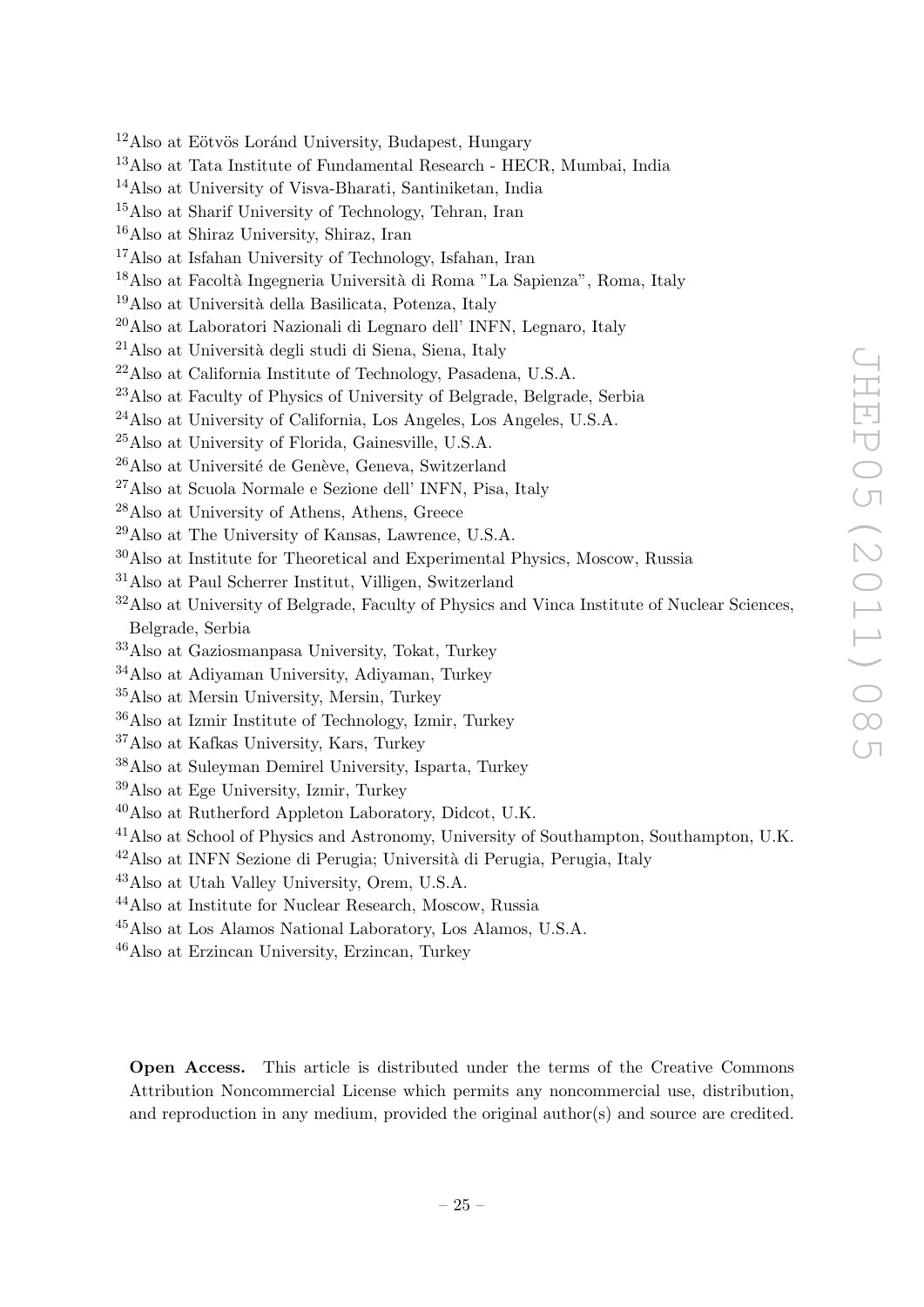#### References

- <span id="page-26-0"></span>[1] N. Arkani-Hamed, S. Dimopoulos and G.R. Dvali, The hierarchy problem and new dimensions at a millimeter, [Phys. Lett.](http://dx.doi.org/10.1016/S0370-2693(98)00466-3) **B 429** (1998) 263 [[hep-ph/9803315](http://arxiv.org/abs/hep-ph/9803315)] [\[SPIRES\]](http://www-spires.slac.stanford.edu/spires/find/hep/www?eprint=HEP-PH/9803315).
- <span id="page-26-1"></span>[2] N. Arkani-Hamed, S. Dimopoulos and G.R. Dvali, Phenomenology, astrophysics and cosmology of theories with sub-millimeter dimensions and TeV scale quantum gravity, [Phys.](http://dx.doi.org/10.1103/PhysRevD.59.086004) Rev. D 59 [\(1999\) 086004](http://dx.doi.org/10.1103/PhysRevD.59.086004) [[hep-ph/9807344](http://arxiv.org/abs/hep-ph/9807344)] [\[SPIRES\]](http://www-spires.slac.stanford.edu/spires/find/hep/www?eprint=HEP-PH/9807344).
- <span id="page-26-2"></span>[3] Particle Data Group collaboration, K. Nakamura et al., Review of particle physics, [J.](http://dx.doi.org/10.1088/0954-3899/37/7A/075021) Phys. G 37 [\(2010\) 075021](http://dx.doi.org/10.1088/0954-3899/37/7A/075021) [\[SPIRES\]](http://www-spires.slac.stanford.edu/spires/find/hep/www?j=JPHGB,G37,075021).
- <span id="page-26-3"></span>[4] K.-M. Cheung and G.L. Landsberg, *Drell-Yan and diphoton production at hadron colliders* and low scale gravity model, Phys. Rev. D 62 [\(2000\) 076003](http://dx.doi.org/10.1103/PhysRevD.62.076003) [[hep-ph/9909218](http://arxiv.org/abs/hep-ph/9909218)] [\[SPIRES\]](http://www-spires.slac.stanford.edu/spires/find/hep/www?eprint=HEP-PH/9909218).
- <span id="page-26-4"></span>[5] G.F. Giudice, R. Rattazzi and J.D. Wells, Quantum gravity and extra dimensions at high-energy colliders, [Nucl. Phys.](http://dx.doi.org/10.1016/S0550-3213(99)00044-9) **B 544** (1999) 3 [[hep-ph/9811291](http://arxiv.org/abs/hep-ph/9811291)] [\[SPIRES\]](http://www-spires.slac.stanford.edu/spires/find/hep/www?eprint=HEP-PH/9811291).
- <span id="page-26-5"></span>[6] T. Han, J.D. Lykken and R.-J. Zhang, On Kaluza-Klein states from large extra dimensions, Phys. Rev. D 59 [\(1999\) 105006](http://dx.doi.org/10.1103/PhysRevD.59.105006) [[hep-ph/9811350](http://arxiv.org/abs/hep-ph/9811350)] [\[SPIRES\]](http://www-spires.slac.stanford.edu/spires/find/hep/www?eprint=HEP-PH/9811350).
- <span id="page-26-6"></span>[7] J.L. Hewett, *Indirect collider signals for extra dimensions*, *[Phys. Rev. Lett.](http://dx.doi.org/10.1103/PhysRevLett.82.4765)* **82** (1999) 4765 [[hep-ph/9811356](http://arxiv.org/abs/hep-ph/9811356)] [\[SPIRES\]](http://www-spires.slac.stanford.edu/spires/find/hep/www?eprint=HEP-PH/9811356).
- <span id="page-26-7"></span>[8] G. Landsberg, Collider searches for extra spatial dimensions and black holes, [arXiv:0808.1867](http://arxiv.org/abs/0808.1867) [\[SPIRES\]](http://www-spires.slac.stanford.edu/spires/find/hep/www?eprint=0808.1867).
- <span id="page-26-8"></span>[9] D0 collaboration, V.M. Abazov et al., Measurement of dijet angular distributions at  $\sqrt{s} = 1.96 \text{ TeV}$  and searches for quark compositeness and extra spatial dimensions, [Phys.](http://dx.doi.org/10.1103/PhysRevLett.103.191803) Rev. Lett. 103 [\(2009\) 191803](http://dx.doi.org/10.1103/PhysRevLett.103.191803) [[arXiv:0906.4819](http://arxiv.org/abs/0906.4819)] [\[SPIRES\]](http://www-spires.slac.stanford.edu/spires/find/hep/www?eprint=0906.4819).
- <span id="page-26-9"></span>[10] D0 collaboration, V.M. Abazov et al., Search for large extra spatial dimensions in the  $\sigma$  conditions and diphoton channels in pp $\bar{p}$  collisions at  $\sqrt{s} = 1.96 \text{ TeV}$ , [Phys. Rev. Lett.](http://dx.doi.org/10.1103/PhysRevLett.102.051601) 102 [\(2009\) 051601](http://dx.doi.org/10.1103/PhysRevLett.102.051601) [[arXiv:0809.2813](http://arxiv.org/abs/0809.2813)] [\[SPIRES\]](http://www-spires.slac.stanford.edu/spires/find/hep/www?eprint=0809.2813).
- <span id="page-26-10"></span>[11] CMS collaboration, R. Adolphi et al., The CMS experiment at the CERN LHC, 2008 [JINST](http://dx.doi.org/10.1088/1748-0221/3/08/S08004) 3 [S08004](http://dx.doi.org/10.1088/1748-0221/3/08/S08004) [\[SPIRES\]](http://www-spires.slac.stanford.edu/spires/find/hep/www?j=JINST,3,S08004).
- <span id="page-26-11"></span>[12] CMS collaboration, Measurement of CMS luminosity, CMS-DP-2011-002, document in preparation, CERN, Geneva Switzerland (2011).
- <span id="page-26-12"></span>[13] CMS collaboration, V. Khachatryan et al., *CMS tracking performance results from early* LHC operation, [Eur. Phys. J.](http://dx.doi.org/10.1140/epjc/s10052-010-1491-3) C 70 (2010) 1165 [[arXiv:1007.1988](http://arxiv.org/abs/1007.1988)] [\[SPIRES\]](http://www-spires.slac.stanford.edu/spires/find/hep/www?eprint=1007.1988).
- <span id="page-26-13"></span>[14] CMS collaboration, *Isolated photon reconstruction and identification at*  $\sqrt{s} = 7 \text{ TeV}$ , CMS Physics Analysis Summary, CMS-PAS-EGM-10-006, [http://cdsweb.cern.ch/record/1324545,](http://cdsweb.cern.ch/record/1324545) CERN, Geneva Switzerland (2010).
- <span id="page-26-14"></span>[15] CMS collaboration, V. Khachatryan et al., Measurement of the isolated prompt photon production cross section in pp collisions at  $\sqrt{s} = 7$  TeV, [Phys. Rev. Lett.](http://dx.doi.org/10.1103/PhysRevLett.106.082001) 106 (2011) 082001 [[arXiv:1012.0799](http://arxiv.org/abs/1012.0799)] [\[SPIRES\]](http://www-spires.slac.stanford.edu/spires/find/hep/www?eprint=1012.0799).
- <span id="page-26-15"></span>[16] CMS collaboration, S. Chatrchyan et al., Time reconstruction and performance of the CMS electromagnetic calorimeter, 2010 JINST 5 [T03011](http://dx.doi.org/10.1088/1748-0221/5/03/T03011) [[arXiv:0911.4044](http://arxiv.org/abs/0911.4044)] [\[SPIRES\]](http://www-spires.slac.stanford.edu/spires/find/hep/www?eprint=0911.4044).
- <span id="page-26-16"></span>[17] T. Gleisberg et al., SHERPA 1. $\alpha$ , a proof-of-concept version, JHEP 02 [\(2004\) 056](http://dx.doi.org/10.1088/1126-6708/2004/02/056) [[hep-ph/0311263](http://arxiv.org/abs/hep-ph/0311263)] [\[SPIRES\]](http://www-spires.slac.stanford.edu/spires/find/hep/www?eprint=HEP-PH/0311263).